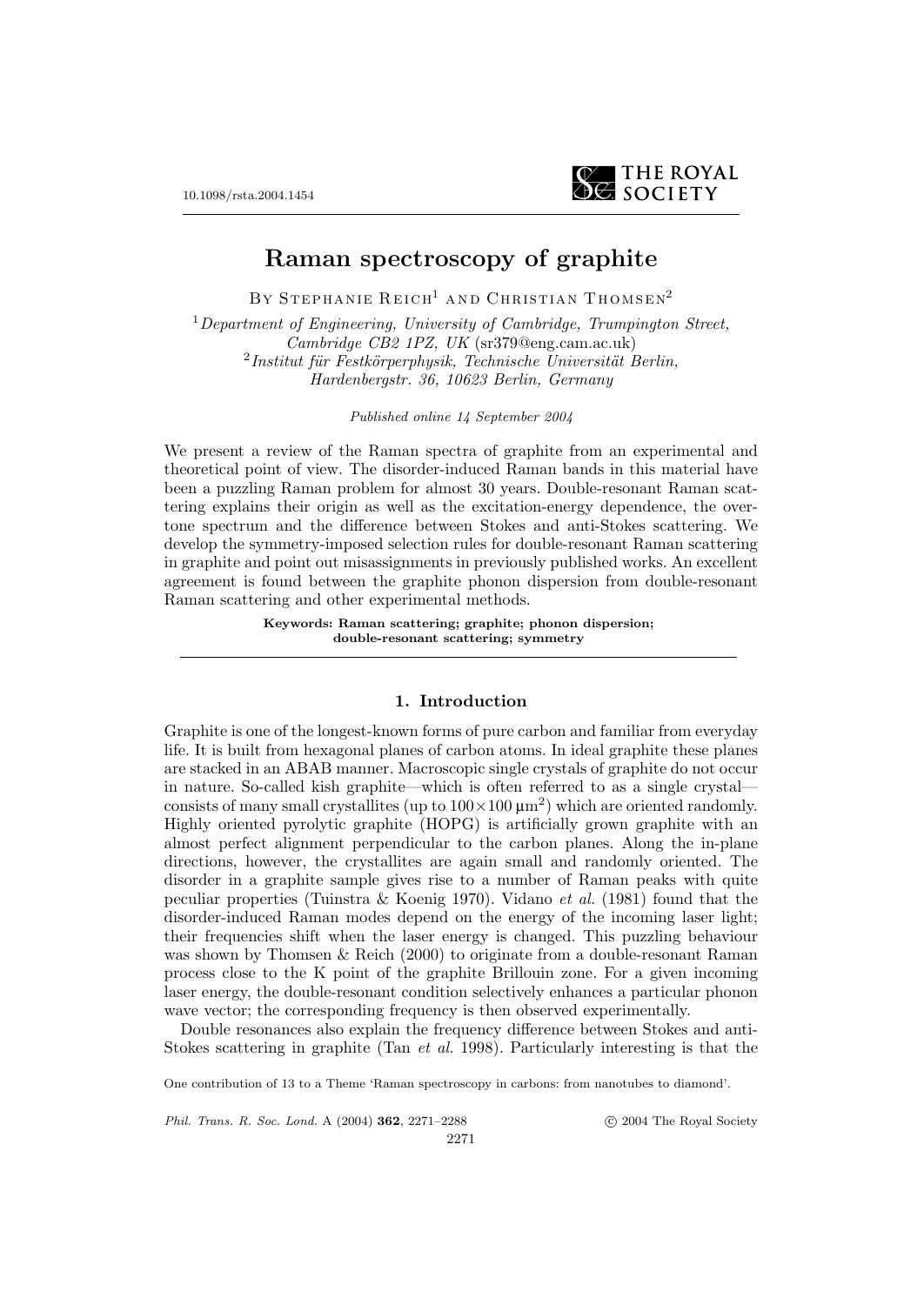

Figure 1. Graphite lattice in (a) top and (b) side view.  $a_1$ ,  $a_2$  and  $a_3$  span the unit cell of graphite. (c) Brillouin zone of graphite. The irreducible domain is spanned by the Γ–M–K–Γ triangle within the plane.  $\Gamma$ –A is the direction corresponding to the  $\alpha_3$  lattice vector in reciprocal space.

phonon wave vectors giving rise to the disorder-induced Raman bands are large compared with the extension of the Brillouin zone (Thomsen & Reich 2000). Thus, Raman scattering can be used to measure the phonon dispersion for wave vectors normally reserved to neutron or inelastic X-ray scattering, which was first pointed out by Saito et al. (2002). The concept of double-resonant Raman scattering has been applied to other  $sp^2$  bonded carbon systems, most notably carbon nanotubes, during the last three years. These topics are reviewed in other articles in this issue and will not be considered here. An alternative model for the Raman spectrum of graphite is based on small aromatic molecules; it was suggested by Castiglioni et al. (2001) and is discussed likewise in another article of this issue.

In this paper we review the vibrational properties of graphite as measured by Raman spectroscopy. We first consider the symmetry of graphite, its phonon branches and Raman selection rules in § 2. Section 3 introduces the Raman spectra of graphite with emphasis on the disorder-induced modes and their overtones in the secondorder spectrum. In particular, we describe the three key experiments that established the unusual properties of the disorder-induced bands experimentally. The theory of double-resonant Raman scattering is developed in § 4. We begin with the examples of two linear electronic bands, where the Raman cross-section can be calculated analytically. We then apply double-resonant Raman scattering to graphite and show that the peculiar excitation-energy dependence follows naturally from the doubleresonant condition. The rest of § 4 treats the selection rules for double-resonant scattering, and the second-order and the anti-Stokes Raman spectra. Finally, we show in § 5 how to obtain the phonon dispersion from the disorder-induced and second-order Raman peaks in graphite. Section 6 summarizes this work.

## **2. Symmetry and selection rules**

Graphite is built from hexagonal planes of carbon atoms; it contains four atoms in the unit cell (see figure 1). The two planes are connected by a translation  $t =$  $(a_1 + a_2)/3 + a_3/2$  or by a  $C_6$  rotation about the sixfold symmetry axis followed by a translation  $a_3/2$  ( $a_i$  are the graphite lattice vectors (see figure 1)). Graphite belongs to the  $P6_3/mmc$  ( $D_{6h}^4$ ) space group; its isogonal point group is  $D_{6h}$ . When studying the physical properties of graphite it is often sufficient to consider only a single hexagonal plane of carbon atoms (graphene), because the interaction between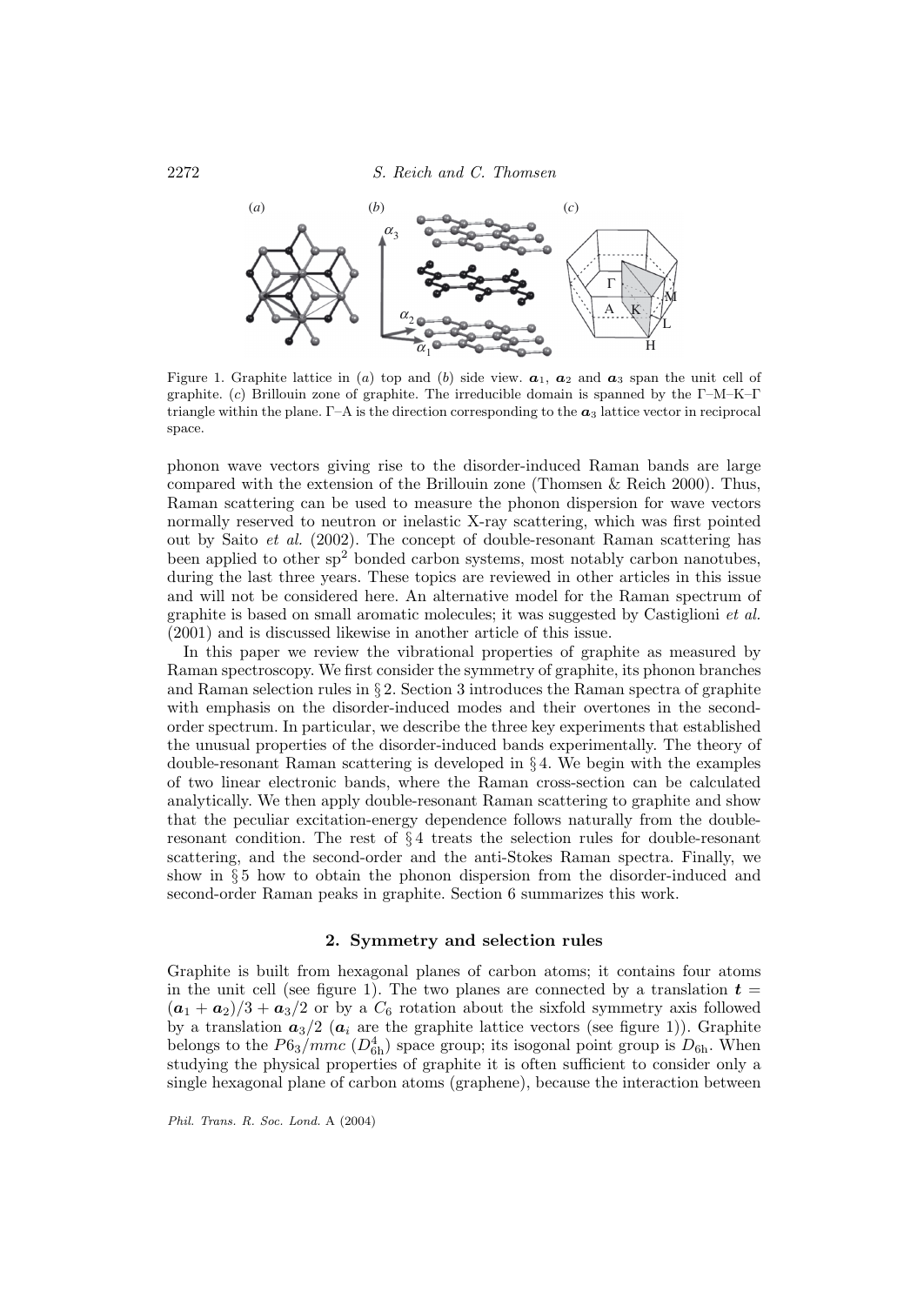

Figure 2. Phonon eigenvectors of graphene and graphite. Every phonon eigenvector of graphene gives rise to two vibrations of graphite. For example, the in-phase combination of the two layers for the  $E_{2g}$  optical mode of graphene yields  $E_{2g} \otimes A_{1g} = E_{2g}$  and the out-of-phase combination  $E_{2g} \otimes B_{1u} = E_{1u}$ . Next to the graphite modes we indicate whether they are Raman (R) or infrared (IR) active and the experimentally observed phonon frequencies. The translations of graphite were omitted from the figure.

the layers is very weak. However, even a weak interaction can change selection rules in a crystal. We therefore first derive the normal modes of graphene; we then look at how their symmetries are affected by stacking the planes.

Graphene has six normal modes at  $q = 0$ , which can be found by standard procedures (Rousseau et al. 1981; Wilson et al. 1980; Yu & Cardona 1996):

$$
\Gamma_{\text{vib},2D} = A_{2u} \oplus B_{2g} \oplus E_{1u} \oplus E_{2g}.
$$
 (2.1)

The  $A_{2u}$  and  $E_{1u}$  representations are the translations of the plane; the  $B_{1g}$  mode is an optical phonon where the carbon atoms move perpendicular to the graphene planes. Finally,  $E_{2g}$  is the doubly degenerate in-plane optical vibration. Only the  $E_{2g}$ representation is Raman active.

The normal modes of graphene can be combined either in phase  $(\Gamma_{vib,2D} \otimes A_{1g})$ or out of phase  $(\otimes B_{1u})$  to obtain the vibrations of graphite.† From the vibrational representation of graphene  $\Gamma_{\text{vib,2D}}$  we thus find the phonon symmetries of graphite:

$$
\Gamma_{\text{vib,3D}} = 2A_{2u} \oplus 2B_{2g} \oplus 2E_{1u} \oplus 2E_{2g}.
$$
 (2.2)

Figure 2 illustrates how the graphene modes split into a higher-frequency outof-phase and a lower-frequency in-phase vibration. The in-phase combination of a Raman-active phonon of graphene is also Raman active in graphite, the out-of-phase combination never. On the other hand, the out-of-phase combination of a phonon eigenvector that is not Raman active for the single plane might or might not be Raman active in the graphite crystal (see, for example, the  $E_{2g}$  and  $B_{2g}$  low-energy modes in figure 2). A graphite crystal thus has two Raman-active vibrations at the Γ point of the Brillouin zone. The high-energy  $E_{2g}$  phonon is constructed from the

<sup>†</sup> The terms 'in phase' and 'out of phase' refer to the atoms in the two planes that are connected by, for example, the inversion or the diagonal glide planes. The two carbon atoms on top of each other in figure 1a at  $(0, 0, 0)$  and  $(0, 0, \frac{1}{2})$  move in opposite directions in the in-phase combination of the two planes.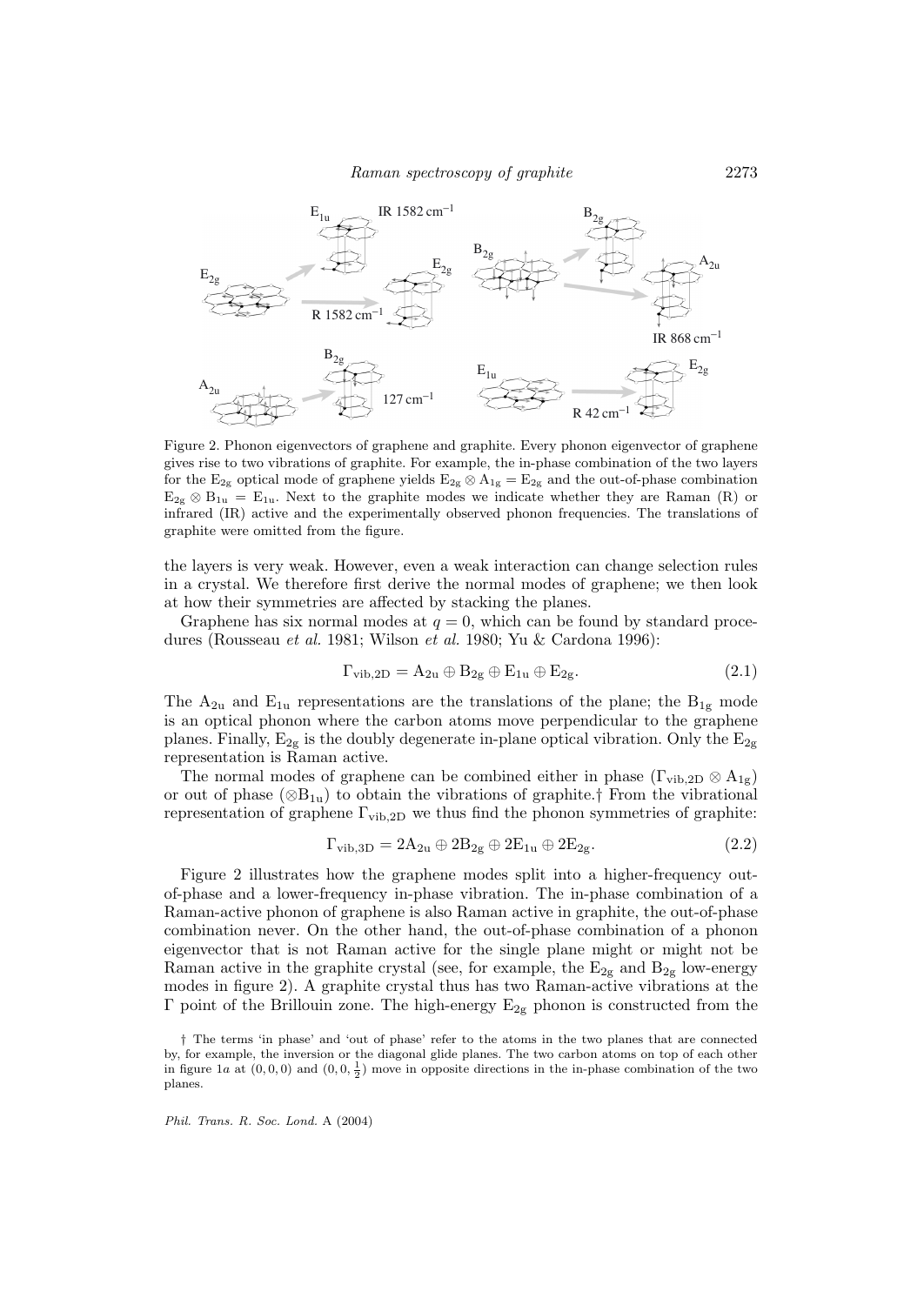in-plane optical mode of graphene; in the low-energy  $E_{2g}$  mode the graphene planes slide against each other.

We will see in the following sections that the Raman spectrum of graphite involves phonons which are non-Γ-point vibrations. When going away from  $q = 0$  along one of the in-plane high-symmetry directions  $\Gamma$ –M ( $\Sigma$ ) and  $\Gamma$ –K–M (T) the point group symmetry is reduced to  $C_{2v}$ . Both the in-plane optical and acoustic phonons thereby split into two non-degenerate modes which belong to  $A_1$  and  $B_1$  in the molecular notation. More precisely, the LO and LA phonons transform according to  $\Sigma_1$ , the TO and TA according to  $\Sigma_3$  along Γ–M; along Γ–K–M the TO and LA branches belong to  $T_1$  and the LO and TA branches to  $T_3$ . At the high-symmetry points M and K of the in-plane section of the Brillouin zone, we have

$$
\Gamma_{\text{vib,M,2D}} = M_1^+ \oplus M_2^+ \oplus M_2^- \oplus M_3^+ \oplus M_3^- \oplus M_4^- \tag{2.3}
$$

and

$$
\Gamma_{\text{vib},\text{K,2D}} = \text{K}_1 \oplus \text{K}_2 \oplus \text{K}_5 \oplus \text{K}_6. \tag{2.4}
$$

Note that at all high-symmetry points, Γ, M and K, the phonon eigenvectors of graphene are completely given by symmetry (see Mapelli et al. 1999). Considering that the eigenvectors are known at the most important parts of the Brillouin zone, it is quite surprising that the published phonon dispersions differ strongly in the calculated phonon frequencies and shapes, in particular, of the optical branches (Dubay & Kresse 2003; Grüneis et al. 2002; Jishi & Dresselhaus 1982; Mapelli et al. 1999; Maultzsch et al. 2004; Pavone et al. 1993; Sánchez-Portal et al. 1999). It can be shown that the differences arise mainly from the assignment of the M-point eigenvectors to the phonon branches of graphite. For example, Mapelli et al. (1999) and Kresse et al. (1995) assigned the LA mode to the totally symmetric vibration at M, whereas Pavone *et al.* (1993), Sánchez-Portal *et al.* (1999) and Dubay & Kresse (2003) found the M-point LO mode to be totally symmetric. These discrepancies were resolved recently by inelastic X-ray measurements of the graphite phonon dispersion performed by Maultzsch et al. (2004). The phonon dispersion is further discussed in § 5 of this paper (see, in particular, figure 9).

# **3. Raman spectrum of graphite**

Figure 3a shows the Raman spectrum of graphite that is observed on well-ordered defect-free samples (Nemanich & Solin 1979; Tuinstra & Koenig 1970; Wang et al. 1990). The first-order spectrum shows the  $E_{2g}$  optical mode at 1583 cm<sup>-1</sup>. The intensity of this peak is independent of the polarization in the Raman experiment as expected for an  $E_{2g}$  Raman tensor (Cardona 1982). The second-order spectrum of graphite is quite remarkable in several aspects. The frequency of the G<sup>∗</sup> peak is greater than the  $E_{2g}$  frequency (indicated by the vertical dotted line in figure 3a). The G<sup>∗</sup> peak is associated with the overbending of the longitudinal optical branches of graphite, i.e. the LO branch has its maximum away from the Γ point of the Brillouin zone in contrast to most other materials. Secondly, it is apparent in figure 3a that the second-order spectrum is very strong when compared with the first-order peak. The most intense D<sup>∗</sup> line, moreover, is clearly not an overtone of a Raman-allowed first-order phonon. While second-order scattering by overtones of non-Raman-active vibrations is, in general, allowed in graphite, their intensities are expected to be weak compared with the first-order Raman spectrum.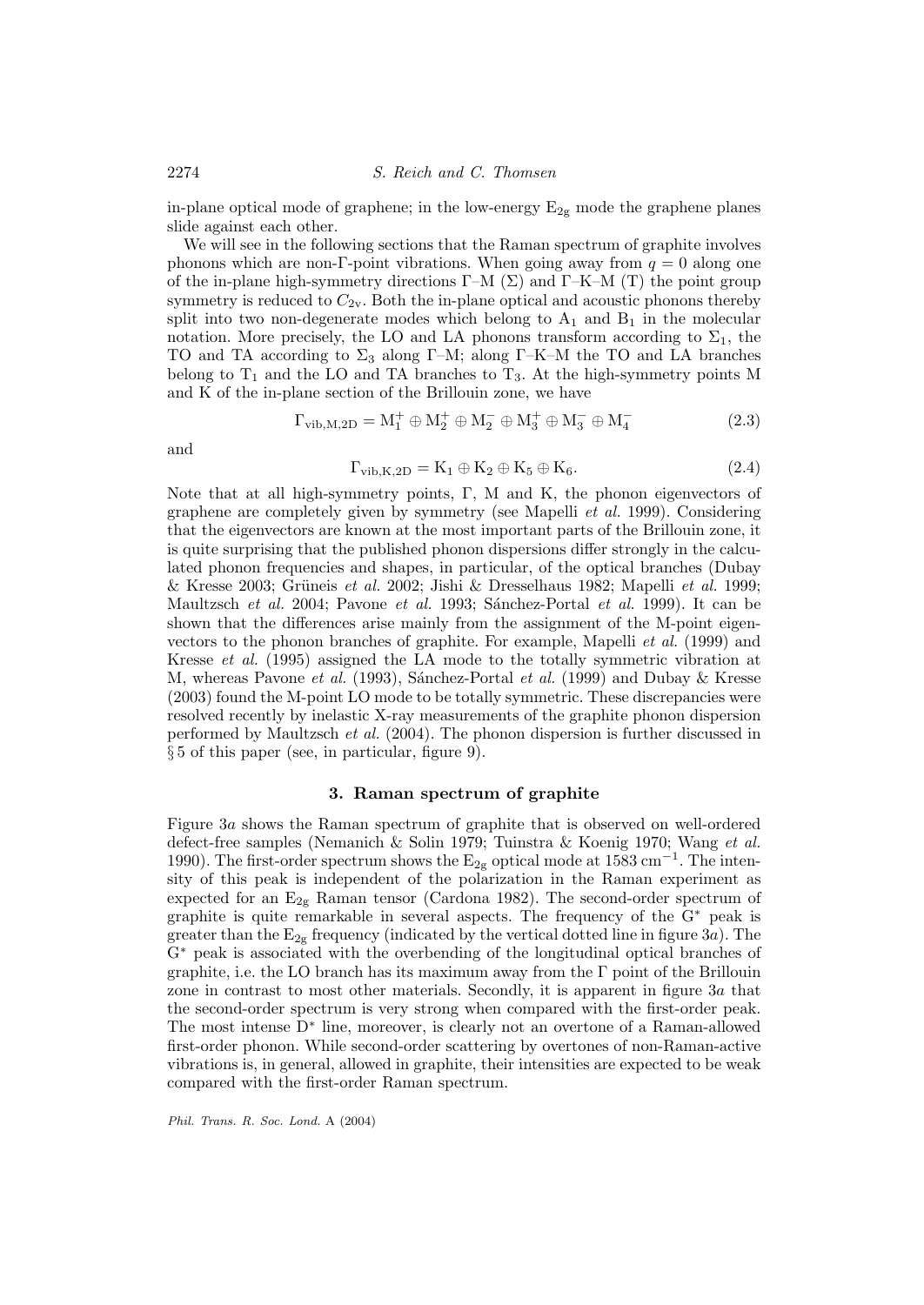

Figure 3. The Raman spectrum of graphite. The spectra were measured on different spots of kish graphite. (a) First- and second-order Raman spectrum of a perfect crystallite in the sample. The first-order spectrum shows a single line at 1583 cm<sup>-1</sup>. Note the high intensity of the second-order spectrum. (b) Raman spectrum of graphite in the presence of disorder in the focal spot of the laser. An additional line at 1370 cm<sup>-1</sup> and a high-energy shoulder at the  $E_{2g}$ line are observed. The spectra in  $(a)$  and  $(b)$  were corrected for the sensitivity of the Raman set-up. Full (dashed) lines are for parallel (crossed) polarization of the incoming and outgoing light; the spectra in parallel polarization were shifted for clarity. The dotted lines are positioned at twice the frequency of the fundamentals of the D and G modes.

The situation gets even more interesting when we collect the Raman scattered light on a disordered part of the sample as in figure 3b (Tuinstra & Koenig 1970). The intensity ratio of the  $E_{2g}$  line in crossed (dashed line) and parallel (full) polarization is  $I_{\perp}/I_{\parallel} \sim \frac{3}{4}$ , ensuring that the graphite crystallites are small and randomly oriented in the area of the laser spot (Cardona 1982; Wilson *et al.* 1980). At  $ca.1370 \text{ cm}^{-1}$ a new line appears in the Raman spectrum, which was first reported by Tuinstra & Koenig (1970), and named D mode for disorder-induced mode. The second-order spectrum is less affected by disorder. Nevertheless, it now becomes apparent that the  $D^*$  feature is very close to twice the D mode energy. It is tempting to assign the  $D^*$ mode to an overtone of the D band, and we will later see that this is indeed the case.

The D, D<sup>∗</sup> and G<sup>∗</sup> modes were known experimentally for three decades before their origin and their peculiar behaviour were explained theoretically (Thomsen & Reich 2000).† Let us briefly review the three key experiments that established the properties of the graphite Raman spectra. Tuinstra & Koenig (1970) showed that the intensity of the D band compared with the Raman-allowed  $E_{2g}$  mode depends on the size of the graphite microcrystals in the sample (see figure  $4a$ ). Wang *et al.* (1990) generalized the intensity dependence to any kind of disorder or defects in the sample by recording the D mode intensity on boron-doped and electrochemically oxidized HOPG. Boron doping is substitutional in graphite; the crystallites in HOPG thus remain comparatively large. Nevertheless, the symmetry breaking by the boron

<sup>†</sup> In the early literature on Raman scattering, in graphite the  $E_{2g}$  mode at 1580 cm<sup>−1</sup> was usually called the G peak and the overtone of the D mode, i.e. the D<sup>∗</sup> peak, was called the G' peak. The Raman peaks at ca. 1350, 1620 and 3250 cm<sup>-1</sup> were referred to as D, D' and D''. This convention arose because the G and D∗ appear with strong intensity on perfect graphite crystals and were labelled G for graphite. The other modes are either observed only on defective samples or are very weak in intensity like the G∗ peak that was incorrectly assigned as a defect-induced feature. In this paper we use the modern convention, where D stands for modes coming approximately from the K point of graphite and G for vibrations close to the Γ point; additionally, overtones are denoted by an asterisk.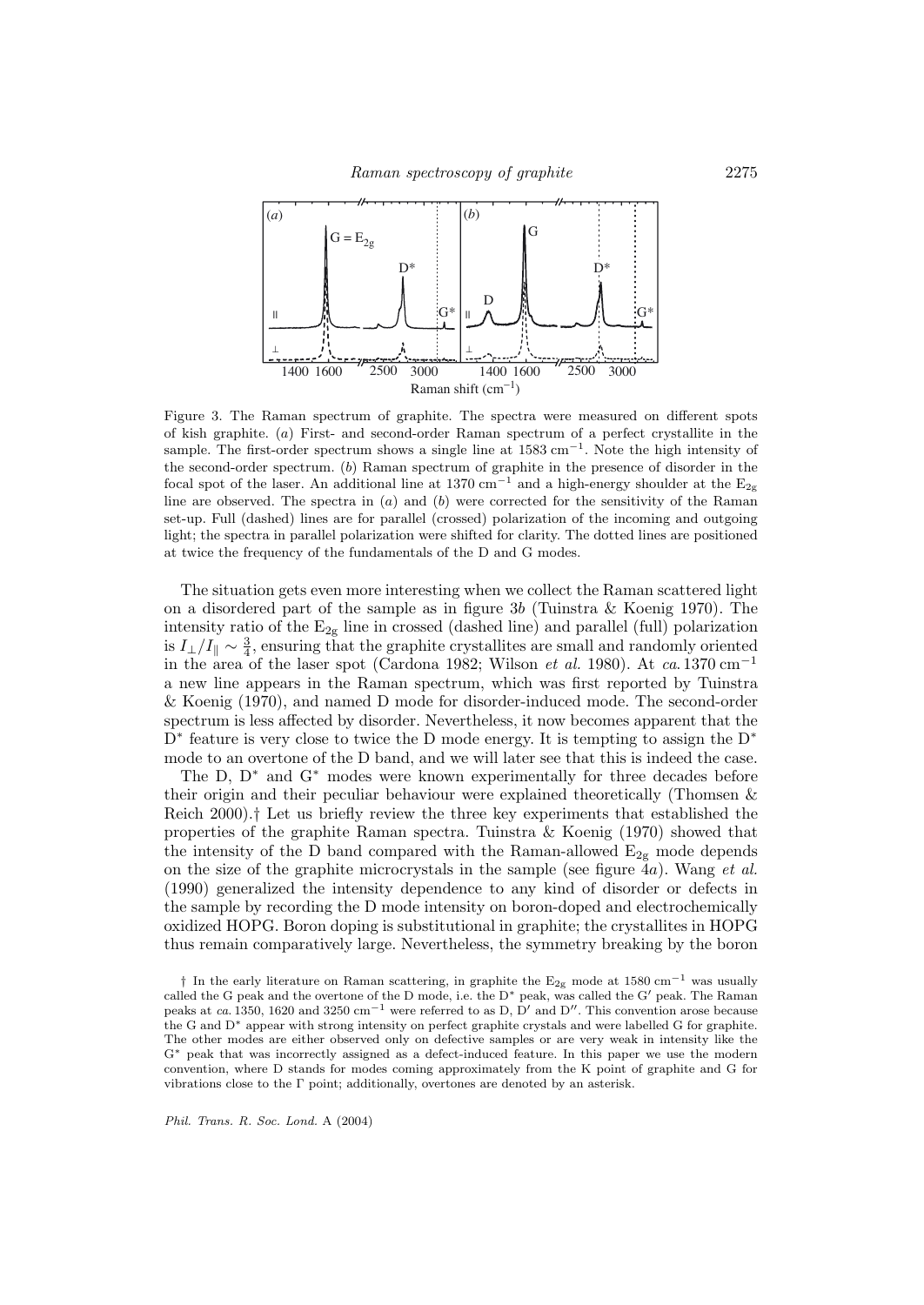

Figure 4. (a) Dependence of the relative D mode intensity on the length-scale  $L_a$  of the graphite microcrystallites (after Tuinstra & Koenig 1970). (b) Excitation-energy dependence of the firstand second-order Raman spectra of graphite (after Vidano et al. 1981). (c) Stokes (top) and anti-Stokes (bottom) Raman scattering of the D and  $E_{2g}$  modes in graphite (after Tan et al. 1998).

atoms gives rise to a strong D band. This mode thus appears regardless of the type of disorder.

The truly puzzling piece of information was added by Vidano et al. (1981) by Raman scattering on graphite employing different excitation energies. Figure 4b reproduces their spectra recorded between 1.91 and 2.53 eV (647–488 nm). The frequency of the D mode shifts to higher energies with increasing excitation energy. The shift was observed to be linear over a wide range of excitation energies (near IR to near ultraviolet (UV)) with a slope between 40 and  $50 \text{ cm}^{-1} \text{ eV}^{-1}$  (Matthews et al. 1999; Pócsik et al. 1998; Vidano et al. 1981; Wang et al. 1990). The D<sup>\*</sup> band has twice the slope of the D band, confirming the assignment as an overtone that we mentioned above. Subsequently, many other much weaker Raman modes were also reported to have laser-energy-dependent frequencies in graphite (Kawashima & Katagiri 1995; Tan et al. 2001); a similar behaviour is also observed in other carbon materials (Ferrari & Robertson 2001; Maultzsch et al. 2003). Finally, Tan et al. (1998) observed that the Stokes frequencies of the D,  $D^*$  and other modes differ from the respective anti-Stokes frequencies (see figure 4c for the D mode range). All these observations apparently contradict our fundamental understanding of Raman scattering. We will see in the following that the excitation-energy dependence of the phonon frequencies and other effects arise from a double resonance peculiar to the electronic band structure of graphite and other  $sp<sup>2</sup>$  bonded carbon materials.

## **4. Double-resonant Raman scattering**

The first attempts to explain the appearance of disorder modes in graphite suggested, among other mechanisms, Raman-forbidden Γ-point vibrations activated by disorder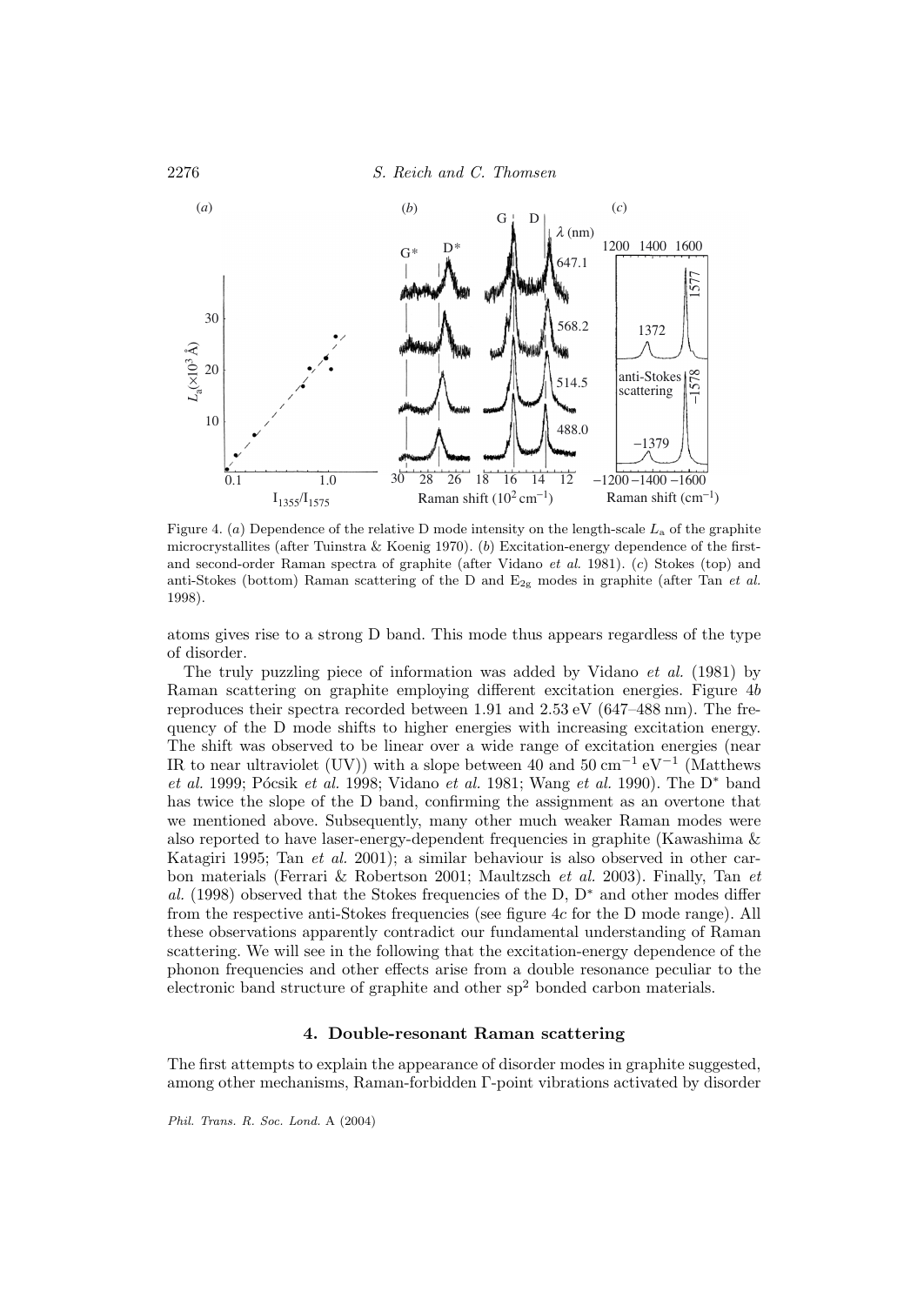

Figure 5. Double-resonant Raman scattering for two linear bands. (a) Resonant excitation of an electron–hole pair followed by non-resonant scattering of the electron.  $(b)$  Double-resonant Raman scattering occurs for one pair  $(\omega_{ph}, q_{ph})$  for a given laser energy. (c) For a different incoming laser energy the double-resonant condition selects a different  $(\omega_{\rm ph}', q_{\rm ph}')$  pair. Resonant (non-resonant) transitions are indicated by full (dashed) arrows. (d) Calculated Raman spectrum for linear electron and phonon dispersion. After Reich et al. (2004).

or the observation of the phonon density of states (see Wang et al. (1990) for a review of the earlier works). All these attempts failed, however, to explain the excitationenergy dependence of the peaks, which, in the first-order Raman spectrum, is most pronounced for the D mode. Thomsen & Reich (2000) showed that this peculiar behaviour is due to a double-resonant Raman process that selectively enhances a particular phonon wave vector and hence phonon frequency. We first present a textbook example of double-resonant Raman scattering before we turn more specifically to the situation in graphite.

# (a) Linear bands

Consider two linear electronic bands that cross at the Fermi energy as shown in figure 5. For such an electronic band structure an incoming photon of energy  $E_1$ can always excite a resonant transition from a state  $i$  in the valence band to a state a in the conduction band with  $E_1 = E_a^e - E_i^e = E_{ai}^e$ , where  $E_i$  and  $E_a$  are the eigenenergies of the electrons. The excited electron can be scattered by phonons of arbitrary wave vector  $q$  as shown in figure 5a by the dashed arrows. The scattering probability, however, will be particularly high if the phonon scatters the electron from the real electronic states a into another real state b. For a given phonon and electron dispersion this condition (both  $a$  and  $b$  are among the allowed electronic states) is only fulfilled by one pair of phonon energy  $\omega_{\rm ph}$  and phonon wave vector  $q_{\text{ph}}$ . It is important to understand that the non-resonant scattering by phonons as in figure 5a actually takes place; it is not forbidden by selection rules. The resonant transition mediated by a phonon in figure 5b is, however, by far the most dominant and the corresponding  $(\omega_{ph}, q_{ph})$  pair is selectively enhanced by the large scattering cross-section (Baranov et al. 1988; Martin & Falicov 1983; Sood et al. 2001; Thomsen & Reich 2000).

For a Raman process the linear momentum has to be conserved, because the momentum of the light is small when compared with the Brillouin zone. This is where the defect comes into the picture; it scatters the electron back elastically  $k_i$ (dashed arrow from state b to state c in figure 5b). Finally, the electron–hole pair recombines, emitting the scattered photon  $E_2 = E_1 - \hbar \omega_{\text{ph}}$ . In figure 5a, b, resonant transitions are indicated by full arrows, non-resonant transitions by dashed arrows.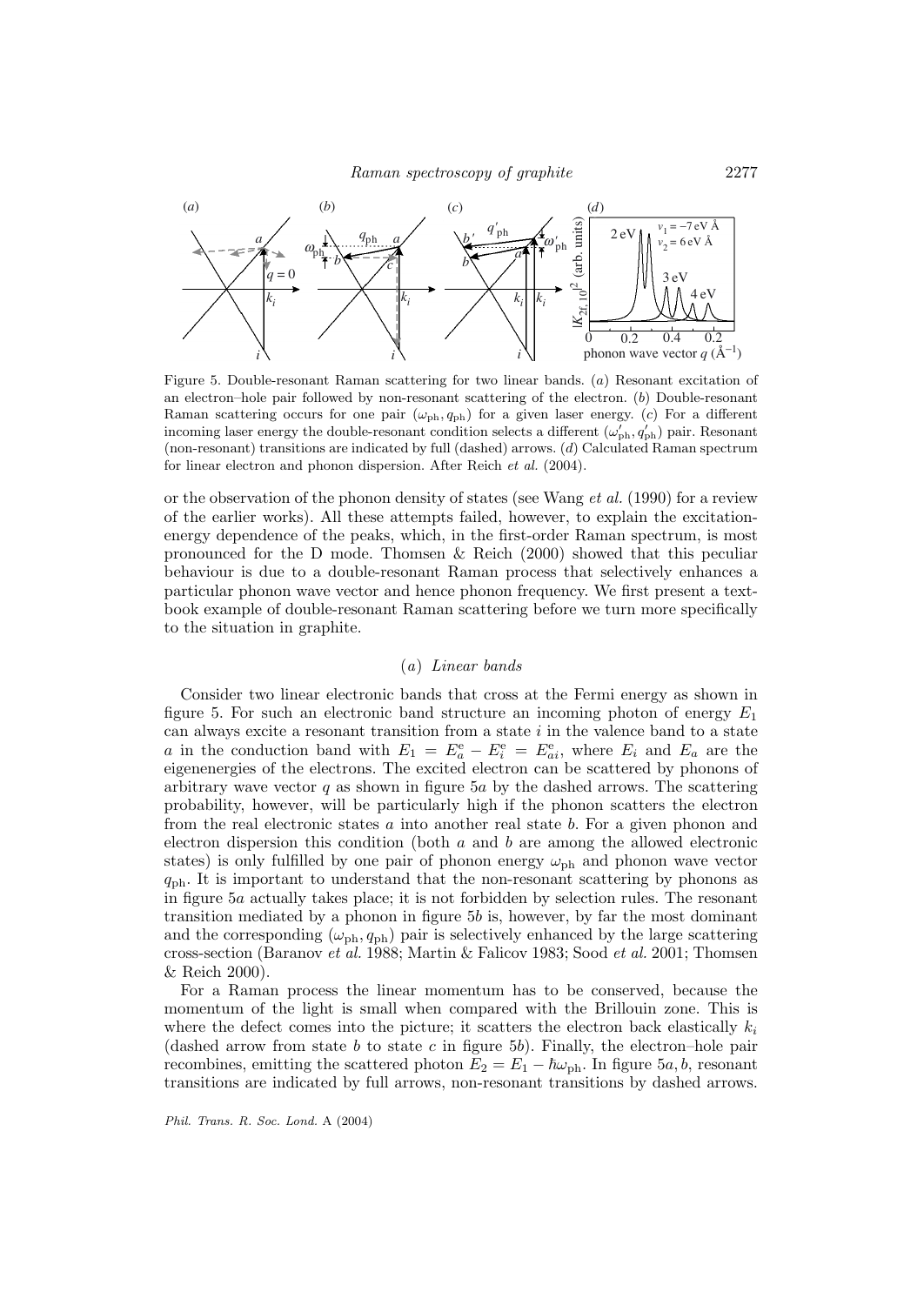The process in figure 5b involves two resonances; it is therefore called double-resonant Raman scattering.

The Raman spectra for defect-induced scattering can be calculated by evaluating the Raman cross-section  $K_{2f,10}$  (Cardona 1982; Martin & Falicov 1983)

$$
K_{2\text{f},10} = \sum_{a,b,c} \frac{\mathcal{M}_{eR,\rho}\mathcal{M}_{e-\text{def}}\mathcal{M}_{eR,\sigma}}{(E_1 - E_{ai}^{\text{e}} - i\gamma)(E_1 - \hbar\omega_{\text{ph}} - E_{bi}^{\text{e}} - i\gamma)(E_1 - \hbar\omega_{\text{ph}} - E_{ci}^{\text{e}} - i\gamma)} + \sum_{a,b,c} \frac{\mathcal{M}_{eR,\rho}\mathcal{M}_{eP}\mathcal{M}_{e-\text{def}}\mathcal{M}_{eR,\sigma}}{(E_1 - E_{ai}^{\text{e}} - i\gamma)(E_1 - E_{bi}^{\text{e}} - i\gamma)(E_1 - \hbar\omega_{\text{ph}} - E_{ci}^{\text{e}} - i\gamma)}, \quad (4.1)
$$

where the sum runs over all intermediate states a, b and c.  $\mathcal{M}_{\text{eR}}$  are the matrix elements for the optical transitions,  $\mathcal{M}_{ep}$  for electron–phonon interactions and  $\mathcal{M}_{e-def}$ for the elastic scattering of the carriers by the defect.  $\gamma$  accounts for the finite lifetime of the excited states; the energies in the denominator were introduced above. The first term in equation (4.1) corresponds to the time order in figure 5; the second term describes the processes where the electron is first scattered by a defect and then by a phonon. All other time orders do not yield resonant transitions and can, therefore, safely be neglected. Note that equation  $(4.1)$  is more general than figure 5; it contains incoming as well as outgoing resonances, non-resonant or only single-resonant transitions, and also scattering by holes instead of electrons.

Thomsen & Reich (2000) showed that for the example of linear bands the Raman cross-section can be calculated analytically. For simplicity we restrict ourselves to the first term in the Raman cross-section, which yields

$$
K_{2\text{f},10} = C \frac{\mathcal{M}_{\text{eR},\rho} \mathcal{M}_{\text{e-def}} \mathcal{M}_{\text{eP}} \mathcal{M}_{\text{eR},\sigma}}{(\kappa_2 - qv_2/(v_2 - v_1)) (\kappa_2 + qv_1/(v_2 - v_1))},\tag{4.2}
$$

where

$$
C = \ln \kappa_2 / \kappa_1 \frac{2\kappa_2 - q}{(v_2 - v_1)^2 \hbar \omega_{\text{ph}}}
$$

is a slowly varying function of  $q$ ,

$$
\kappa_1 = \frac{E_1 - i\hbar\gamma}{v_2 - v_1} \quad \text{and} \quad \kappa_2 = \frac{E_1 - \hbar\omega_{\rm ph} - i\hbar\gamma}{v_2 - v_1},
$$

and  $v_1$  and  $v_2$  are the Fermi velocities. In figure 5d we plot the calculated Raman spectrum, which is proportional to  $|K_{2f,10}|^2$ , for linear electronic bands and a phonon dispersion that is linear as well ( $\gamma = 0.1$  eV, see the figure for  $v_1$  and  $v_2$ ). For a given laser energy two peaks appear in the spectra. For these  $q$  the double-resonance condition is fulfilled. They correspond to the phonon wave vectors where one of the denominators in equation (4.2) vanishes, i.e.

$$
q = \frac{E_1 - \hbar \omega_{\rm ph}(q)}{v_2} \quad \text{and} \quad q = \frac{E_1 - \hbar \omega_{\rm ph}(q)}{-v_1}.
$$
 (4.3)

When increasing the laser energy the double-resonant  $q$  shift to larger values. This is easily understood by the illustration in figure 5c, which shows the double-resonant process for two slightly different laser energies. Since the energy and the momentum of the photo-excited electron are larger for increasing  $E_1$ , the double-resonant phonon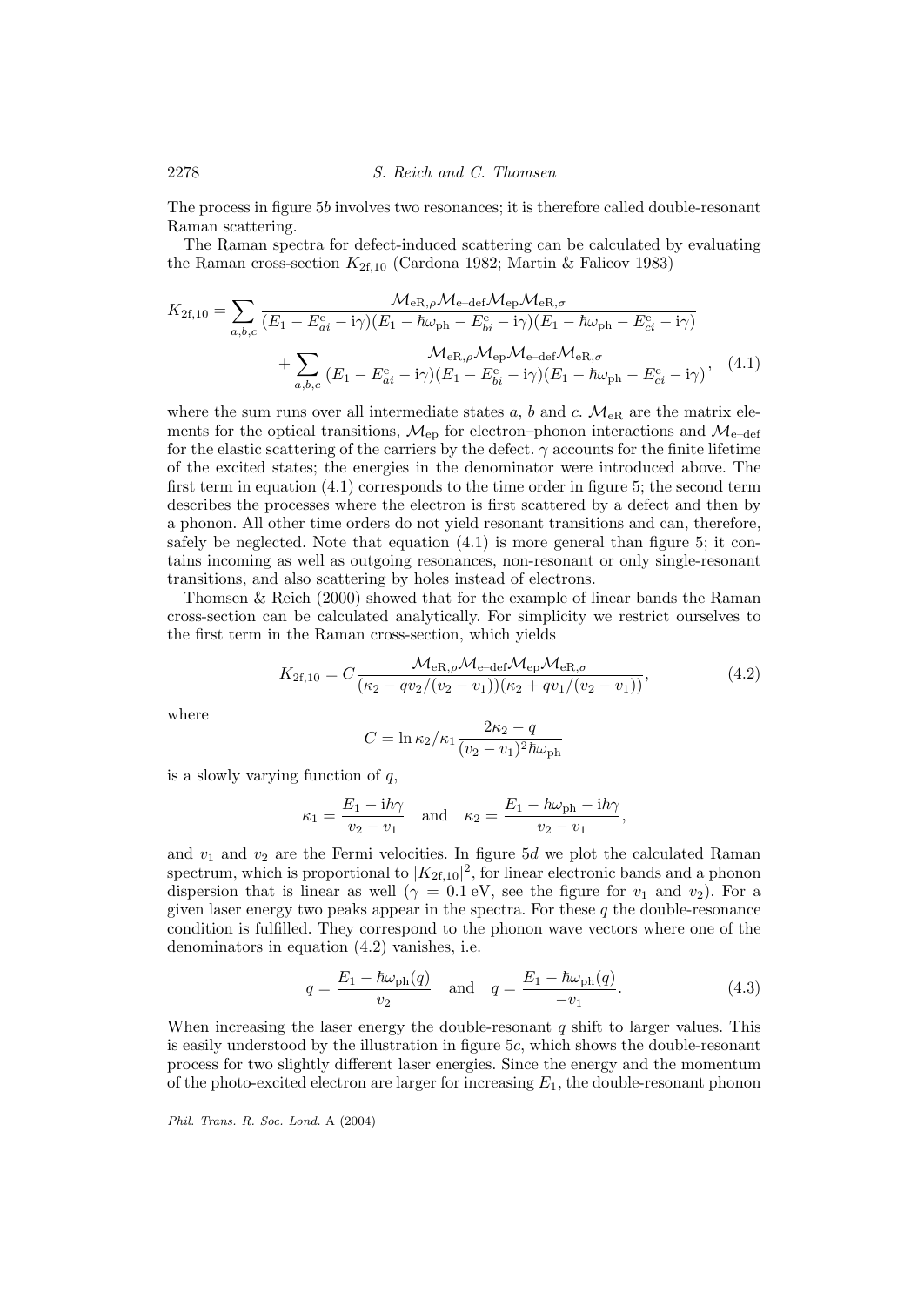

Figure 6. (a) Brillouin zone and contour plot of the  $\pi^*$  band of graphene. The arrows indicate the two possible double-resonant transitions. The phonon wave vectors are close to the K or the  $Γ$  point of the Brillouin zone. Cuts through the Brillouin zones of  $(b)$  the simple tetragonal and (c) the face-centred cubic (FCC) lattices. In the tetragonal Brillouin zone an electron at X can be scattered resonantly by an M- or a Γ-point phonon; in the FCC case either Γ- or X-point phonons yield symmetry-imposed resonances.

wave vector increases as well. In turn the phonon frequency changes to higher energies because we assumed a monotonically increasing dispersion for the phonon branch. The absolute values of the phonon wave vectors in figure 5d are comparable with the typical extensions of the Brillouin zone of a crystal  $(1.26 \text{ Å}^{-1}$  for a lattice constant of  $2.5 \text{ Å}$ ). Double-resonant Raman scattering can thus probe the phonon dispersion far away from the  $\Gamma$  point.

From equation (4.3) we can derive a general approximation for the double-resonant wave vectors. Neglecting the phonon energies in equation (4.3) and assuming the two Fermi velocities to be the same,  $v_1 = v_2 = v$ , equation (4.3) simplifies with  $E_1 = 2vk_e$ to  $q \approx 2k_e$ , where  $k_e$  is the wave vector of the photo-excited carriers. This relationship can also be seen in figure 5b. The  $q \approx 2k_e$  approximation, often called a 'selection rule', is very useful for quickly finding the double-resonant phonon wave vector for a given excitation energy. We will use it later to map the disorder-induced frequencies onto the Brillouin zone of graphite and thus to find the phonon dispersion from double-resonant Raman scattering.

# (b) Graphite

From the textbook example we saw that double resonances in Raman scattering are given by a convolution of the electronic band structure and the phonon dispersion. To describe defect-induced Raman processes in graphite we need to know the electronic states for optical transitions in the visible (up to ca. 3 eV). Only the  $\pi$  electrons have eigenstates with energies close to the Fermi level  $E_F$ ; the  $\pi$  and  $\pi^*$  bands cross at the six K and K' points of the Brillouin zone (Wallace 1947). The bands around the K points can be very well approximated by a linear dispersion and correspond to the example of the last section.

Figure 6a shows a contour plot of the  $\pi^*$  conduction band in the Brillouin zone of graphene (Reich et al. 2002; Saito et al. 1998; Wallace 1947). An electron (black circle) was resonantly excited into the conduction band in the first step of the Raman process. Let us for simplicity assume that the phonon energy corresponds exactly to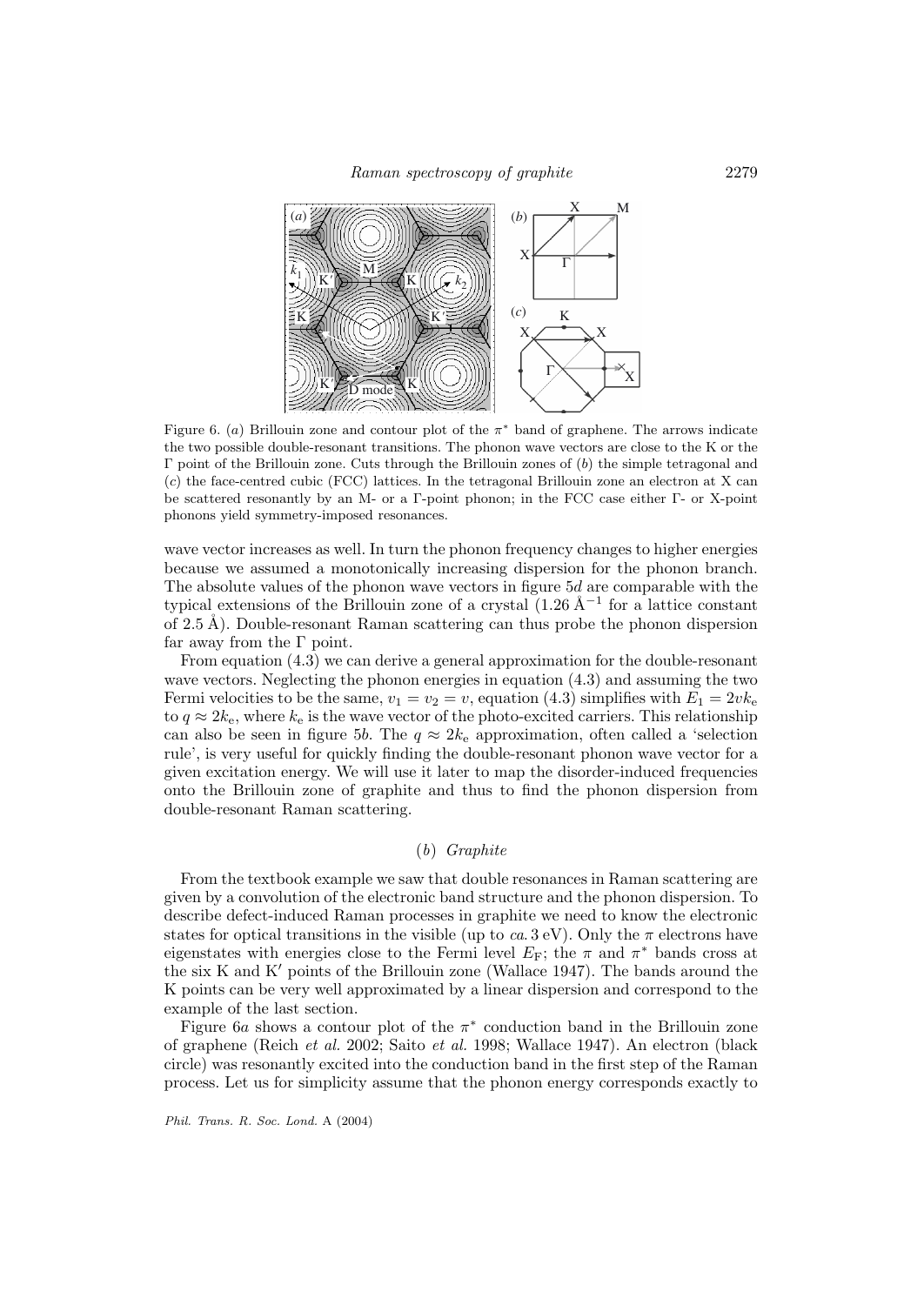

Figure 7. (a) Calculated Raman spectra for the D mode in graphite for three different laser energies. (b) Calculated (full squares) and measured (open symbols) frequencies of the D mode as a function of excitation energy. From Thomsen & Reich  $(2000)$ ; the measurements were taken from Wang et al. (1990), Pócsik et al. (1998) and Matthews et al. (1999).

the difference between two energy contours. Which phonon wave vectors then yield a second resonant transition? As we can see by the white arrows in figure 6a, there are two distinct possibilities: the phonon can scatter the electron from a state close to K to one of the  $K'$  points, or from K to another K point. The first process requires a phonon wave vector close to the K point of graphene and gives rise to the D mode in graphite. Scattering from K to K occurs by phonons with  $q \approx k_1 = 0$ , i.e. close to the Γ point of the Brillouin zone. If we neglect the phonon energy, the selection of the double-resonant wave vector is entirely given by the symmetry in reciprocal space. The band structure of graphene is the same at all  $K$  and  $K'$  points because they are connected by reciprocal lattice vectors and time inversion.

To see the selection of the double-resonant wave vector by the symmetry in reciprocal space more clearly, we show two other examples in figure  $6b, c$ . In a simple tetragonal lattice (figure  $6b$ ) an electron at the X point is scattered to a symmetryequivalent state either by a Γ- or an M-point phonon. In the diamond lattice Xor Γ-point vibrations yield scattering from one X point to another X point of the Brillouin zone (see figure 6c).

Let us now return to the situation in graphite and, in particular, to the D mode. Thomsen & Reich (2000) first calculated the Raman spectra of the D mode using the concept of double resonances. Their results are reproduced in figure 7a, which illustrates nicely that a Raman line appears by defect-induced resonances and shifts to higher frequencies under increasing excitation energy. Figure 7b compares the experimental and theoretical frequencies. The agreement is found to be excellent, showing that double-resonant Raman scattering explains the curious excitation-energy dependence of the defect-induced Raman modes in graphite. As we discuss below, the other peculiarities of the graphite Raman spectrum can also be understood by double-resonant scattering. The D<sup>∗</sup> mode is an overtone of the D peak where the electron is backscattered by a second phonon instead of a defect. The differences between Stokes and anti-Stokes scattering arise because the double-resonant condition is slightly different for the creation and destruction of a phonon.

There is an alternative approach to explaining the appearance of the D mode and its excitation-energy dependence. It is based on the lattice dynamics of small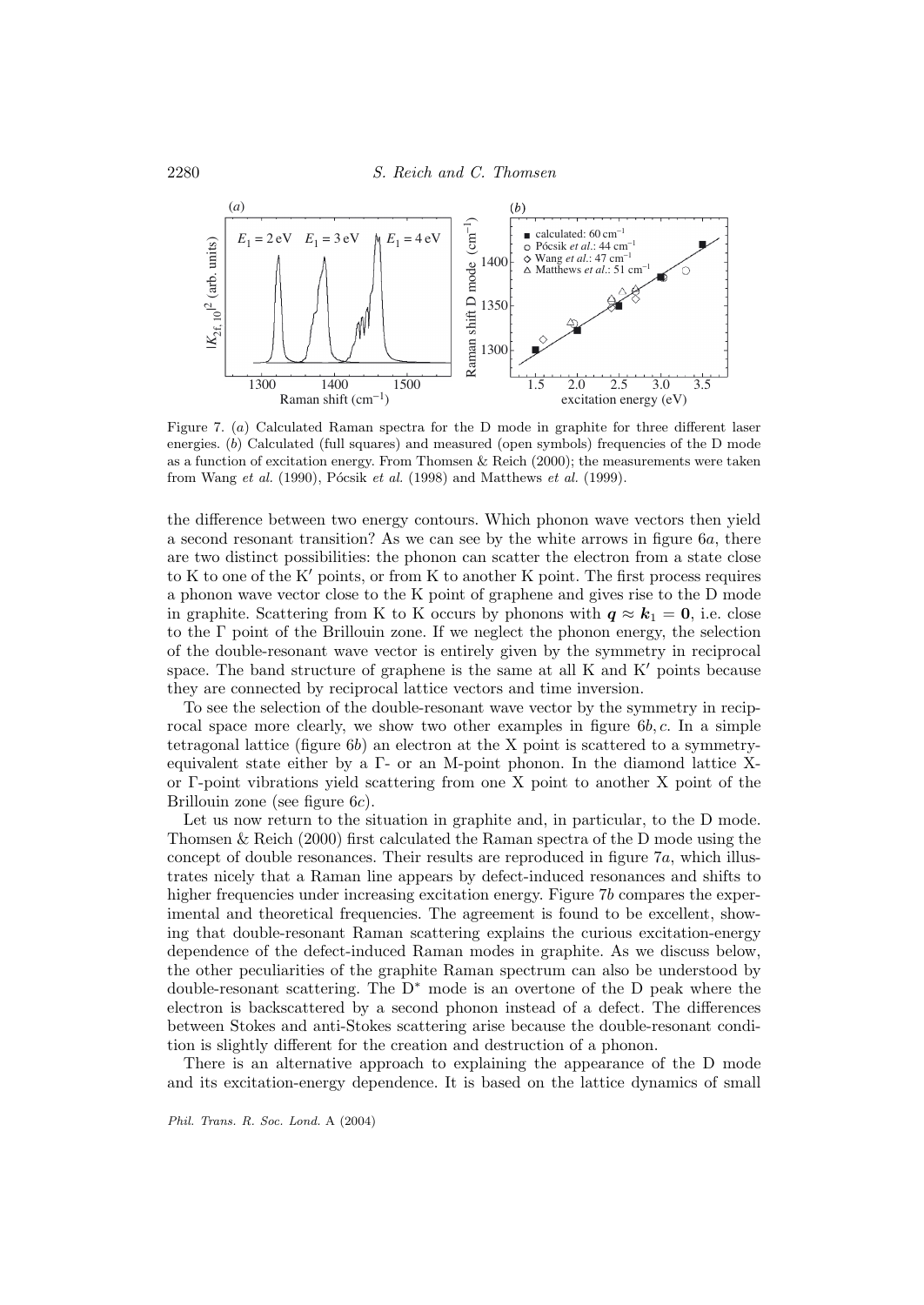aromatic molecules and their Raman spectra (Castiglioni et al. 2001; Mapelli et al. 1999). In these molecules, which can be viewed as small graphitic flakes, the D mode has a Raman-active eigenvector; its frequency depends on the actual size and shape of the molecule in question. The shift with excitation energy results from a resonant selection of a particular molecule by the incoming laser. For defect scattering induced by the small size of the graphitic microcrystals, the solid-state approach presented above and the molecular approach can be shown to be the same. The latter fails, however, to explain the D<sup>∗</sup> mode and its properties in perfect graphite. On the other hand, it has been argued (Ferrari & Robertson 2001) that double-resonant Raman scattering cannot explain why only one phonon branch shows strong double resonances. The other defect-induced peaks are much weaker than the D mode. To understand the selectivity of the process we have to look at the matrix elements in the Raman cross-section.

## (c) Selection rules

In this section we first derive the symmetry-imposed selection rules for doubleresonant Raman scattering. The symmetries of the electronic states and the phonon branches along high-symmetry lines impose strict rules on which phonons give rise to a double-resonant Raman signal. In particular, the highest Raman intensity is expected for TO phonons close to the K point of the Brillouin zone, whereas outof-plane modes cannot participate in double resonances. We then discuss ab initio calculations of the electron–phonon coupling in graphite that were performed recently (Piscanec et al. 2004).

Figure 8 shows the electronic  $\pi$  and  $\pi^*$  band structure of graphene along the MK'TKM line (Reich *et al.* 2002). The electronic states are labelled by their irreducible representations. Optical transitions from the valence to the conduction band (first resonance from the open to the closed circles) are induced by the  $\Gamma_6^-$  representation, i.e. in plane-polarized light. For the excited electron there are two possibilities for scattering resonantly to another state by emitting a phonon: scattering within the same band across the Γ point or scattering across K into another band. The apparent third possibility, scattering across  $\Gamma$  and K', vanishes by destructive interference in the summation over all intermediate states (see Martin & Falicov (1983) and Martin (1974) for details).

Scattering within the same band across  $\Gamma$  requires a phonon wave vector close to  $2(k_1 - k_2)/3$  or equivalent points in the Brillouin zone, i.e. close to the K points. Only totally symmetric modes can resonantly couple electrons within the same non-degenerate band. For scattering across the K point, in contrast, the necessary wave vectors are comparatively small and the phonon has to belong to the  $T_3$  representation. For the electron–phonon matrix element to be non-vanishing the double-resonant phonon thus has to be of  $T_1$  (A<sub>1</sub>) symmetry close to K and of  $T_3$  $(B<sub>1</sub>)$  symmetry close to Γ. Before discussing which phonon branches meet the outlined requirements, let us consider the third step in the Raman process, the elastic backscattering by a defect. For defects coupling states of the same symmetry, the matrix element  $\mathcal{M}_{e-\text{def}}$  is expected to be large. Moreover, the virtual electronic state after defect scattering (state c in figure 5c) is very close to an allowed electronic state of the same symmetry. The third denominator in the Raman cross-section in equation  $(4.1)$  is, therefore, of the same order as the phonon energy  $ca.0.2$  eV. In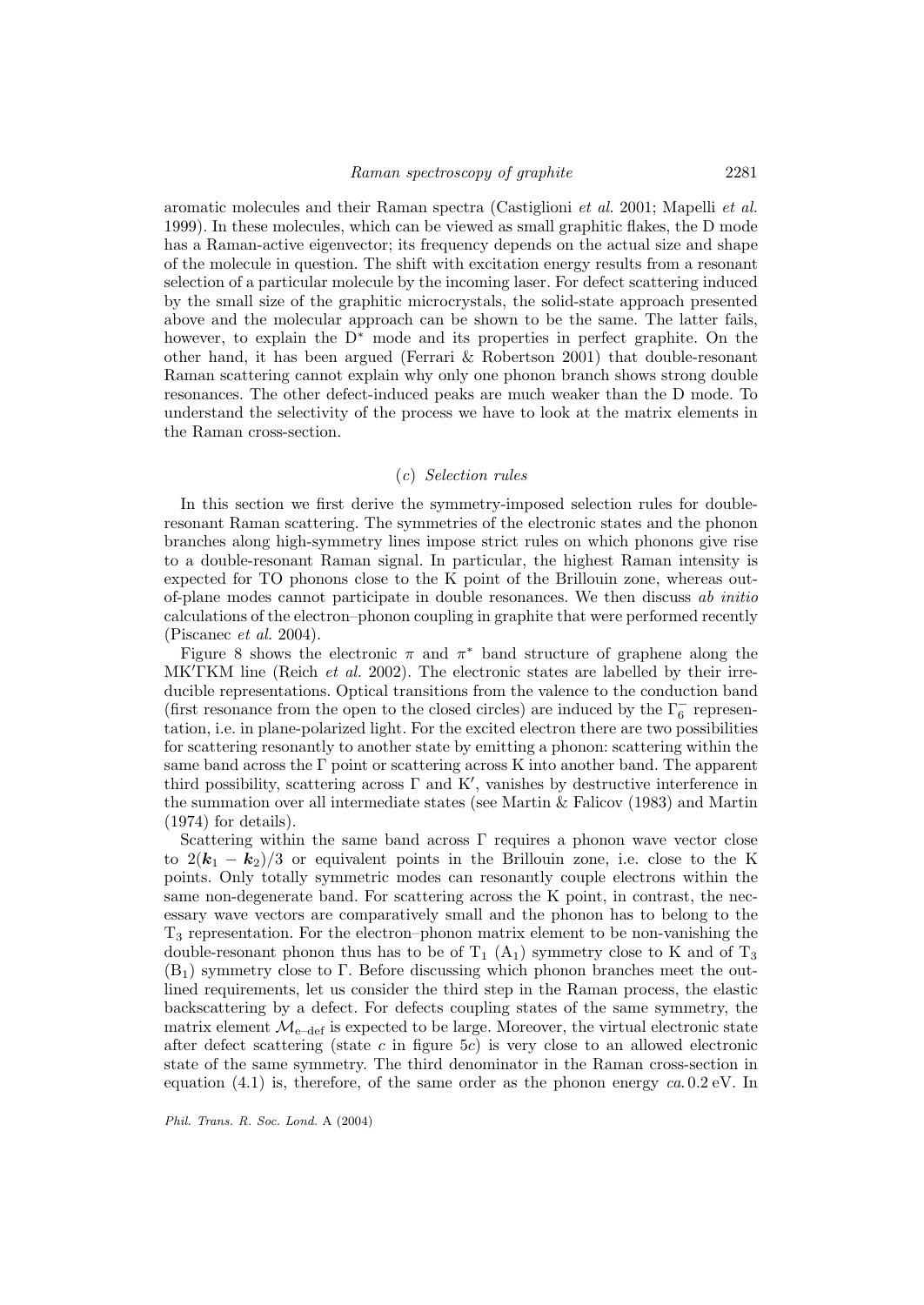

Figure 8. Electronic band structure and symmetry of the  $\pi$  and  $\pi^*$  states in graphene along the ΓKM line. The possible phonon species leading to a double-resonant transition are  $T_1$  (A<sub>1</sub> in molecular notation) for scattering across the Γ point and T<sub>3</sub> (B<sub>1</sub>) for scattering across K.

contrast, for backscattering from the  $T_4$  band either electrons of different symmetry have to be coupled (small  $\mathcal{M}_{\text{e-def}}$ ) or the closest allowed electronic states of the same symmetry is ca. 2 eV away. Although scattering across the K point yields double resonances, the overall Raman intensity is expected to be weaker than for KK scattering because of the symmetry-imposed selection rules.

Along ΓK the TO and the LA branches belong to  $T_1$  and the LO and the TA branches to  $T_3$ ; the out-of-plane modes belong to  $T_2$  and  $T_4$ ; they cannot induce double resonances for graphene. The TO and LA branches thus meet the requirement for double-resonant scattering close to K. The matrix element for electron–phonon coupling is expected to be much stronger for the TO than the LA phonon because the TO phonon, in contrast to the LA phonon, (i) is Raman active at the  $\Gamma$  point and (ii) can couple electronic states exactly at the K and  $K'$  points of the Brillouin zone. Thus, the TO phonon is the candidate for the strongest double-resonant Raman signal and the origin of the D mode. As pointed out by Ferrari & Robertson (2000, 2001), the LO branch was incorrectly assigned to the D band by Thomsen & Reich  $(2000)$  and in other papers (Kürti *et al.* 2002; Matthews *et al.* 1999; Pócsik *et al.* 1998; Saito et al. 2002). The assignment of the TO branch to the D band is consistent with the calculations for aromatic molecules (Castiglioni *et al.* 2001) and the phonon dispersion of graphite from inelastic X-ray scattering (Maultzsch et al. 2004). Close to the Γ point the LO and TA branches can induce double resonances. TA scattering will be negligible compared with LO scattering due to the small electron–phonon coupling of the acoustic mode at small  $q$ . The discussion presented so far is strictly valid only for graphene. When including the coupling between the graphene layers, a refined analysis shows that double resonances can also result from LO and TA modes close to K and TO and LA phonons around  $\Gamma$ . However, these are secondary effects that account only for weak disorder signals.

The two most prominent features in the disorder-induced graphite Raman spectrum up to 1600 cm<sup>-1</sup> are the D mode and a peak around 1620 cm<sup>-1</sup>, i.e. right above the  $E_{2g}$  line, often called G' (see figures 3b and 4b). From the symmetry analysis we can assign them to the TO branch close to K and the LO mode close to Γ. The rela-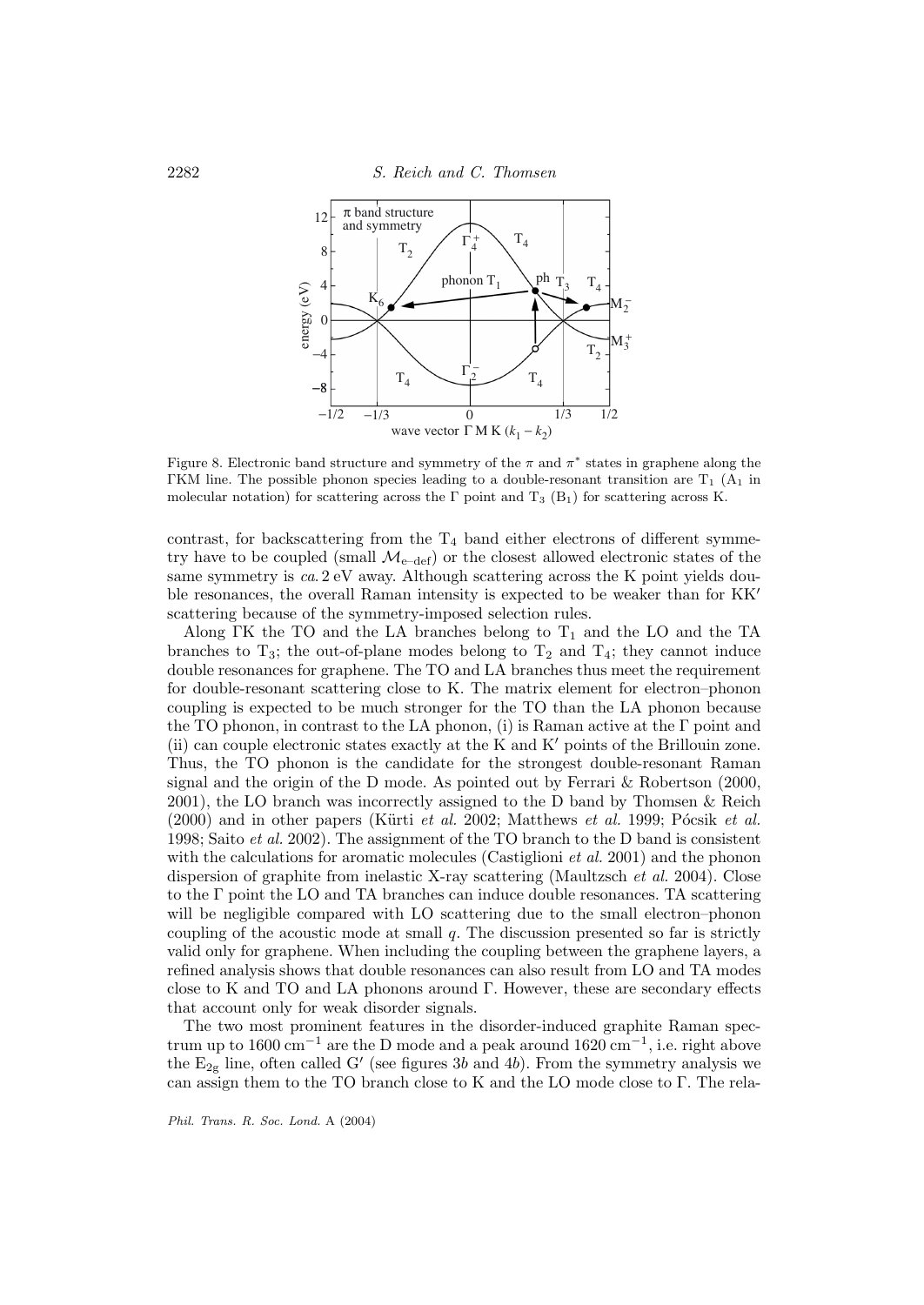tive Raman intensities of these two peaks are of the order of  $I_D/I_{G'} \approx 10$ . Since the intensity is proportional to the square of the Raman cross-section, this yields a factor of approximately three between their Raman cross-sections. Considering the differences in the vibrational density of states (higher for  $G'$  than for  $D$ ) and the combined matrix elements (lower for  $G'$  than for D), this ratio is quite reasonable. Piscanec et al. (2004) recently calculated the electron–phonon interaction in graphite using first-principles methods. They showed that the matrix element for the LO phonon at K is two orders of magnitude weaker than for the TO-derived phonon, which nicely confirms the symmetry arguments. For the intensity ratio between the D and G' line they obtained  $I_D/I_{G'} \approx 2.5$ ; the additional factor of four when compared with experiment most likely arises from the elastic scattering process. The symmetry of the TO and LO branches at K and Γ, respectively, combined with the peculiar Fermi surface of graphene, give rise to a singular behaviour of the phonon dispersion at the two high-symmetry points (Piscanec et al. 2004). This behaviour, known as a Kohn anomaly, explains the strong electron–phonon coupling in graphite as well as the large slope of the disorder-induced D Raman peak; details are discussed in another article in this issue. The other, weaker, disorder-induced lines in the Raman spectrum of graphite can also be assigned to phonon branches and used to measure the phonon dispersion of graphite. Before we do so, however, let us turn to the second-order spectrum and Stokes and anti-Stokes scattering in this material.

# (d) Second-order Raman spectrum

The second-order Raman spectrum of graphite corresponds to the overtones and combinations of the disorder-induced bands. It results from double-resonant Raman scattering by two phonons instead of a phonon and a defect. The double resonances explain why the second-order signal in graphite and similar materials is so strong when compared with the Raman-active  $E_{2g}$  phonon. Two phonon processes with  $q \neq 0$  are allowed in perfect graphite crystals as well as in the presence of defects. Therefore, the second-order signal is the same in parts  $(a)$  and  $(b)$  of figure 3. Extending the symmetry analysis of the previous section to overtone scattering we find that double resonances by two phonons are expected if the two modes belong to branches of the same symmetry, i.e. overtones and the combinations  $LO + TA$  and  $TO + LA$ . An assignment of the second-order bands will be performed in § 5.

## (e) Anti-Stokes scattering

In figure  $4c$  we presented measurements by Tan  $et$  al. (1998) showing that the Stokes and anti-Stokes frequencies are different for the D mode in graphite by  $\Delta\hbar\omega = 7 \text{ cm}^{-1}$ . When double resonances were discovered as the origin of the D band Thomsen & Reich (2000) pointed out that the resonance conditions differ for the creation and destruction of a phonon. The double-resonance process shown in figure 5b is for Stokes scattering. We obtain an anti-Stokes process by inverting all arrows in the picture. This process is also double resonant, but with a different time order, an outgoing instead of an incoming resonance and, most importantly, at a different excitation energy (Tan *et al.* 2002; Zólyomi & Kürti 2002). In general, the Raman cross-section for Stokes scattering  $K<sub>S</sub>$  is exactly the same as the cross-section for anti-Stokes scattering  $K_{aS}$  if we interchange the incoming and outgoing photon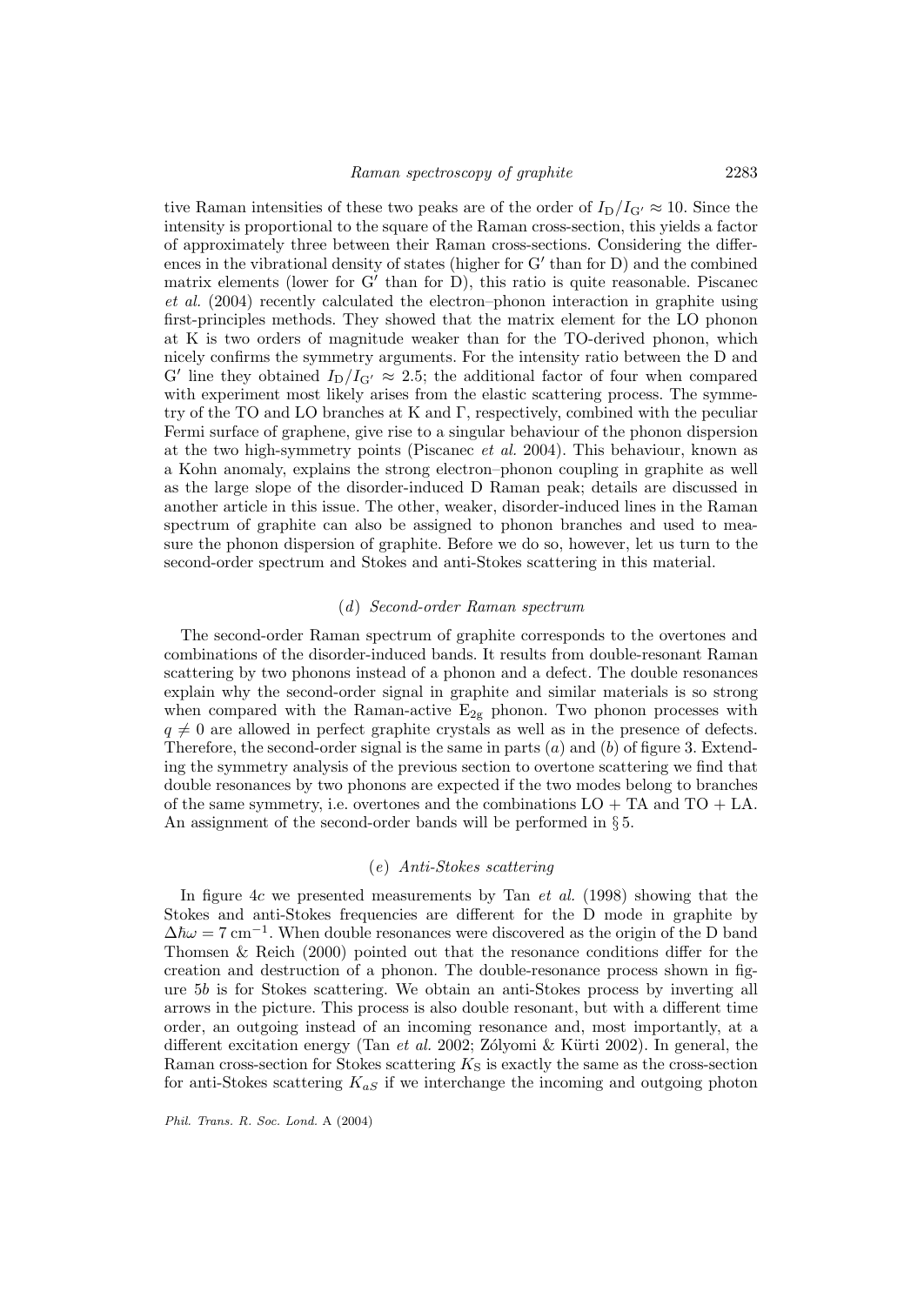(time inversion), i.e.

$$
K_{aS}[E_2, \hbar\omega_{aS}(E_1), E_1] = K_S[E_1, \hbar\omega_S(E_2), E_2] = K_S[E_1, \hbar\omega_S(E_2), E_1 + \hbar\omega_{aS}(E_1)].
$$
\n(4.4)

In other words  $\hbar\omega_{aS}(E_1) = \hbar\omega_{S}(E_2)$ . Since we know the dependence of the Stokes frequency on excitation energy we can calculate the frequency difference

$$
\Delta\hbar\omega = \hbar\omega_{aS}(E_1) - \hbar\omega_{S}(E_1) = \frac{\partial\hbar\omega_{S}}{\partial E}\hbar\omega_{aS}(E_1). \tag{4.5}
$$

Tan et al. (1998) measured an anti-Stokes frequency of 1379 cm<sup>-1</sup> and a D mode slope of 43 cm<sup>-1</sup> eV<sup>-1</sup>. The expected  $\Delta\hbar\omega = 7.4$  cm<sup>-1</sup> is in excellent agreement with the reported value (7 cm<sup>-1</sup>; see figure 4c). As discussed by Zólyomi & Kürti (2002) and Tan et al. (2002) the frequency difference for the  $D^*$  overtone is predicted to be four times larger than for the D mode, because both the energy differences between  $E_1$  and  $E_2$  and the slope of the Raman peak with laser energy are doubled. This also agrees very well with the experimentally reported differences. In turn, equation (4.5) can be used to determine, at least approximately, the slope of a disorder band. The experimental advantage of this procedure when compared with measuring the frequency for two different excitation energies is that no change in laser frequency is necessary.

## **5. Phonon dispersion from double-resonant Raman scattering**

The change in phonon frequency with excitation energy is the fingerprint of a double resonance. The shift is caused by the dispersion of the phonon branches with varying phonon wave vector. Thus, the observed phonon frequency can be used to measure the phonon dispersion of a material. This idea was first applied to graphite by Saito et al. (2002). The problem of the approach is that the double-resonant phonon wave vector depends on the phonon dispersion as can be seen in the linear bands example (equation  $(4.3)$ ). Nevertheless, we will see that with some approximations good agreement is found between the measured disorder-induced frequencies and the phonon dispersion obtained by other methods.

To find the double-resonant q we assume that the  $q = 2k_e$  rule is strictly valid, i.e. we drop the  $\hbar\omega_{\text{ph}}(q)$  dependence in equation (4.3). For finding the electron (or hole) wave vector we look at the electronic transition energies along Γ–K and K–M. Either the first (incoming resonance) or the last (outgoing) step in the Raman process has to correspond to a real electronic transition of graphite. For the calculation of the electronic energies we used the third-order tight-binding formalism worked out by Reich et al. (2002). We further assume that the phonon wave vector has to be along the Γ–K or K–M symmetry lines. The last approximation is not so rough as it first seems because of the sixfold symmetry of the graphite lattice. The double-resonant phonon wave vector  $q$  for scattering within the same band (approximately K-point phonons) is  $2k_e$ , whereas the q for scattering between the two high-symmetry directions (approximately Γ-point phonons) is the difference between  $k_e(\text{FK})$  and  $k_e(\text{KM})$ . We included the asymmetry between ΓK and KM (trigonal warping), because we found that for energies in the visible  $k_e$  differs by 20–30% on the two sides of K.

Figure 9a shows the measured disorder-induced phonon frequencies mapped onto the graphite Brillouin zone (grey dots); figure 9b is the same but for the secondorder bands. The experimental data were taken from a variety of published measurements (see figure caption for details). The black lines are *ab initio* calculations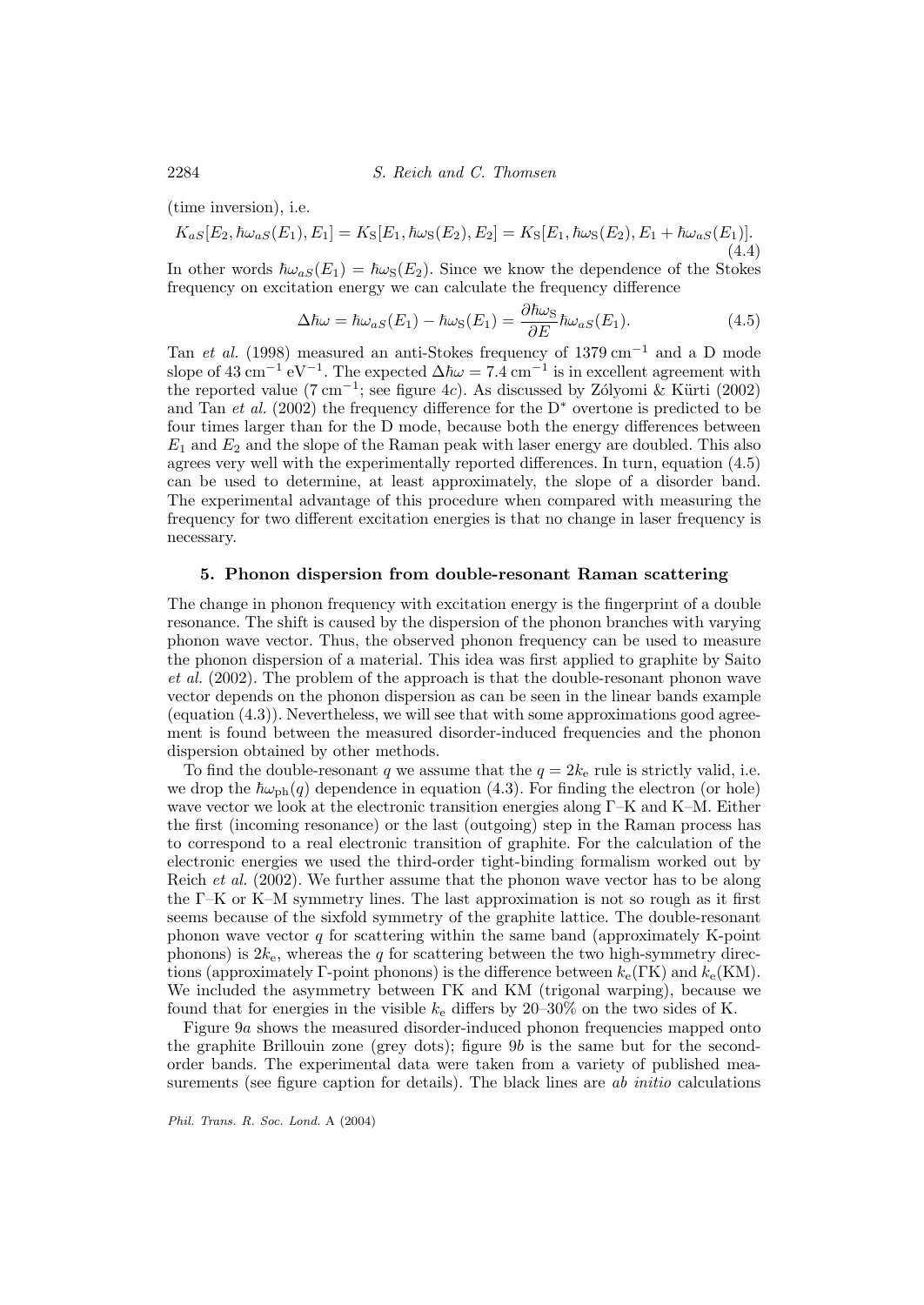

Figure 9. Phonon dispersion of graphite by double-resonant Raman scattering. (a) Frequency of the disorder-induced modes mapped onto the graphite Brillouin zone as described in the text (grey dots). Some of the data were measured by us; the others were taken from Wang et al. (1990), Pócsik et al. (1998), Kawashima & Katagiri (1995) and Tan et al. (2001, 2002). Black lines are ab initio calculations of the lattice dynamics of graphene; the grey line is a cubic spline interpolation of the TO branch measured by Maultzsch et al. (2004). (b) Second-order bands of graphite mapped onto the Brillouin zone; data from Kawashima & Katagiri (1995) and Tan et al.  $(2001, 2002)$ . Lines are the sum of the overtones of the phonon branches in  $(a)$  and those combinations which yield the totally symmetric representation. No assignment was obtained for the second-order mode at  $ca. 2900 \text{ cm}^{-1}$ ; this mode was omitted from the figure.

of the phonon dispersion of graphene by Maultzsch *et al.* (2004). This calculation was found to excellently describe the phonon dispersion measured by inelastic X-ray scattering except for the TO branch. For this branch we therefore included a cubic spline extrapolation of the X-ray data (grey line). The D mode excitation-energy dependence describes very well the TO branch of graphite; a good agreement is also found for the LO branch along ΓK and the second-order features of both modes. The LO Raman data (up to  $1625 \text{ cm}^{-1}$ ) are systematically a little higher than the X-ray measurements  $(1610 \text{ cm}^{-1})$ , a difference that is not understood presently. For the acoustic disorder-induced modes the agreement seems to be less satisfactory at first. Note that in contrast to Saito et al. (2002) and Kawashima & Katagiri (2002) we assign the  $ca.800 \text{ cm}^{-1}$  peak to the TA branch of graphite and not to the outof-plane mode. The vibrations perpendicular to the planes do not participate in double-resonant scattering as discussed in  $§ 4c$ . This assignment is, moreover, consistent with the weak LO + TA overtone at  $2180 \text{ cm}^{-1}$  observed by Kawashima & Katagiri (1995) (see figure 9b).

The less good agreement for the acoustic branches is, at least partly, a consequence of their much stronger dispersion and our neglecting the phonon term in the doubleresonant condition. For the acoustic phonons between  $\Gamma$  and K but close to K the phonon term shifts the double-resonant  $q$  to larger values and to smaller values for  $q$ close to Γ (Cancado *et al.* 2002). The magnitude of the q shift increases with the slope of the phonon dispersion and with the phonon energy. This is in good qualitative agreement with the discrepancies in figure 9; we will, however, not attempt to correct for this effect within the present paper.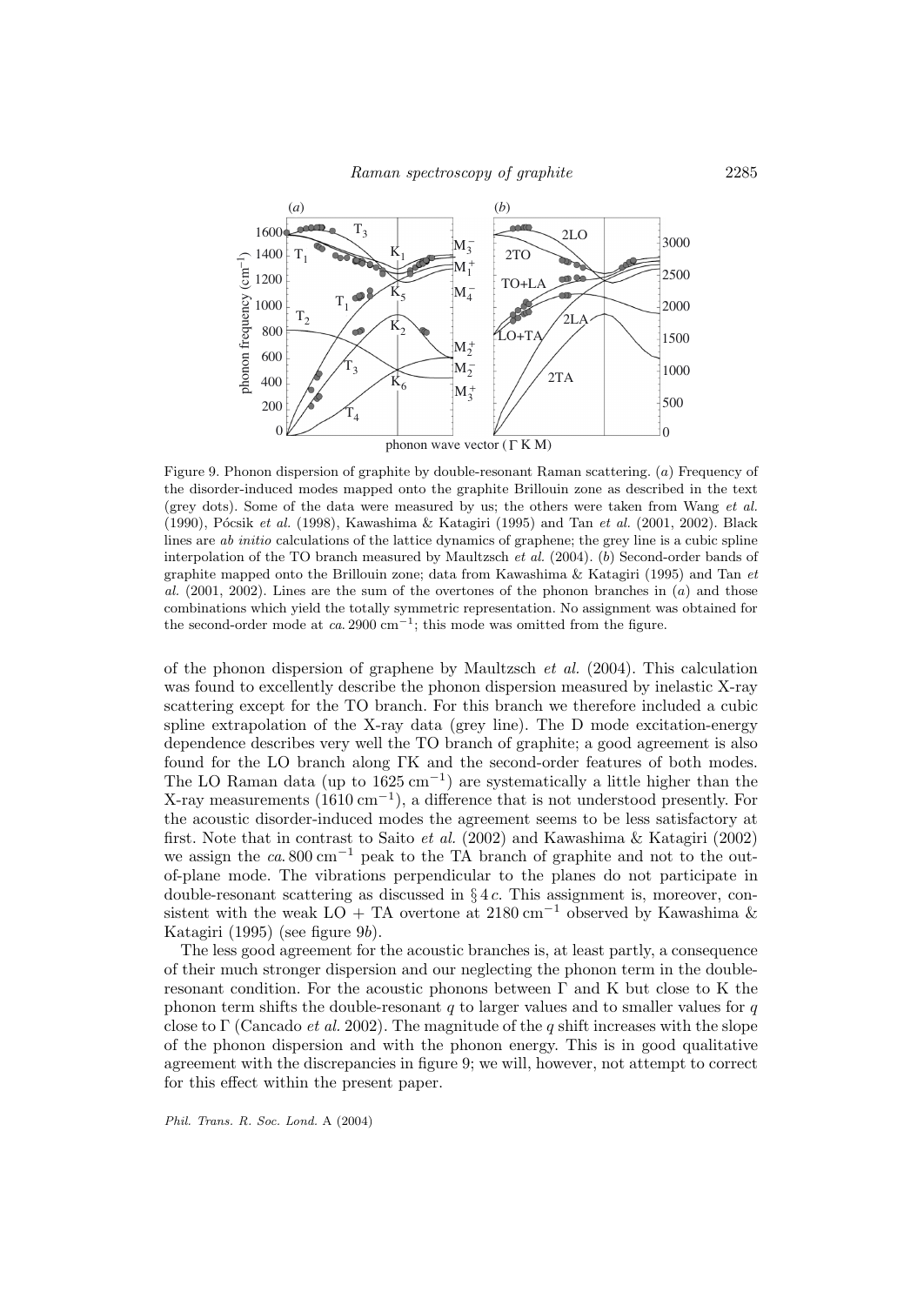From figure 9a it is obvious that the most complete set of data is available for the TO branch of graphite. This is due to the high intensity of the D mode, but also to the many studies with different lasers performed for this mode. The number of data in the other frequency ranges is very limited. Although these disorder-induced bands are weaker in intensity by approximately two orders of magnitude when compared with the D band, they are well within the detection limit of modern Raman set-ups. It would be quite interesting to measure the graphite disorder modes over a wider range of excitation energies. Studies on the second-order features, where a very nice agreement is seen between theory and experiment, are also very promising.

## **6. Conclusion**

In this paper we have reviewed the experimental and theoretical work on the Raman spectra of graphite. Graphite has two Raman-active modes at the Γ point at 44 and 1582 cm−<sup>1</sup>. In addition to these two phonons, several peaks are observed in the Raman spectra that do not correspond to Γ-point vibrations. The most prominent of these disorder-induced lines are the so-called D mode and its  $D^*$  overtones in the second-order spectra. We showed that the disorder modes appear because of a double-resonant Raman process that, for a given laser energy and phonon branch, selectively enhances a particular phonon wave vector and phonon frequency. The double-resonance condition depends strongly on the wave vector of the photo-excited electrons and holes and hence on excitation energy. The fingerprint of a double resonance in Raman scattering is, therefore, the dependence of the phonon frequencies on the incoming laser light. Another typical feature is a frequency difference between Stokes and anti-Stokes scattering.

After introducing the theory of double-resonant Raman scattering with the example of two linear bands and a linear phonon dispersion, we applied the concept to graphite. We worked out the symmetry-imposed selection rules for both the wave vector and the phonon species that participate in the resonant transitions. In particular, we showed that the two strongest features in the disorder spectrum correspond to the TO branch close to K (D mode) and the LO branch around  $\Gamma$  (G'). Finally, we discussed how double resonances can be used to measure the phonon dispersion of a material. For graphite an excellent agreement is found between the double-resonant phonon frequencies and the phonon dispersion known independently from theory and other experiments.

We thank J. Maultzsch for many helpful discussions about double-resonant Raman scattering in graphite and carbon nanotubes and also for her help with the Raman measurements used in figure 9. We are very grateful to S. Morgner for her measurements of the Raman spectra in figure 3. We obtained the rare single crystals of graphite used in the measurement from A. V. Tamashausky. S.R. was supported by the Berlin-Brandenburgische Akademie der Wissenschaften, the Oppenheimer Fund and Newnham College. Parts of this work were supported by the Deutsche Forschungsgemeinschaft under grant number Th 662/8-1.

## **References**

Baranov, A. V., Bekhterev, A. N., Bobovich, Y. S. & Petrov, V. I. 1988 Interpretation of certain characteristics in Raman spectra of graphite and glassy carbon. Opt. Spectrosc. **62**, 612.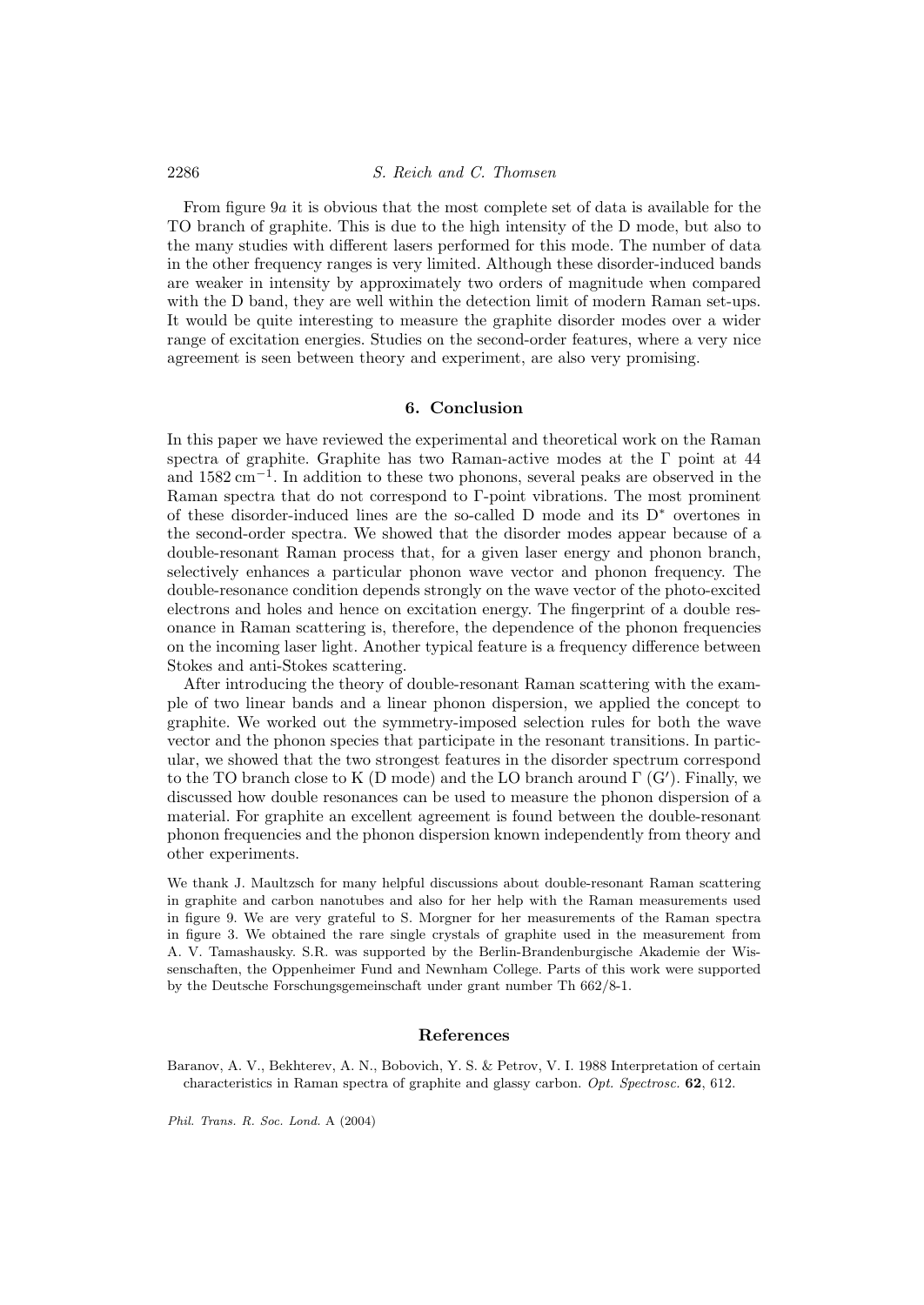- Cancado, L. G., Pimenta, M. A., Saito, R., Jorio, A., Ladeira, L. O., Grueneis, A., Souza-Filho, A. G., Dresselhaus, G. & Dresselhaus, M. S. 2002 Stokes and anti-Stokes double resonance Raman scattering in two-dimensional graphite. Phys. Rev. B **66**, 035415.
- Cardona, M. 1982 Resonance phenomena. In Light scattering in solids. II (ed. M. Cardona & G. Güntherodt). Topics in Applied Physics, vol. 50, p. 19. Springer.
- Castiglioni, C., Negri, F., Rigolio, M. & Zerbi, G. 2001 Raman activation in disordered graphites of the  $A_1$  symmetry forbidden  $k \neq 0$  phonon: the origin of the D line. *J. Chem. Phys.* 115, 3769.
- Dubay, O. & Kresse, G. 2003 Accurate density functional calculations for the phonon dispersion relations of graphite layer and carbon nanotubes. Phys. Rev. B **67**, 035401.
- Ferrari, A. & Robertson, J. 2000 Interpretation of Raman spectra of disordered and amorphous carbon. Phys. Rev. B **61**, 14095.
- Ferrari, A. & Robertson, J. 2001 Resonant Raman spectroscopy of disordered, amorphous, and diamondlike carbon. Phys. Rev. B **64**, 075414.
- Grüneis, A., Saito, R., Kimura, T., Cancado, L. G., Pimenta, M. A., Jorio, A., Souza Filho, A. G., Dresselhaus, G. & Dresselhaus, M. S. 2002 Determination of two-dimensional phonon dispersion relation of graphite by Raman spectroscopy. Phys. Rev. B **65**, 155405.
- Jishi, R. A. & Dresselhaus, G. 1982 Lattice-dynamical model for graphite. Phys. Rev. B **26**, 4514.
- Kawashima, Y. & Katagiri, G. 1995 Fundamentals, overtones, and combinations in the Raman spectrum of graphite. Phys. Rev. B **52**, 10053.
- Kawashima, Y. & Katagiri, G. 2002 Evidence for nonplanar atomic arrangement in graphite obtained by Raman spectroscopy. Phys. Rev. B **66**, 104109.
- Kresse, G., Furthmüller, J. & Hafner, J. 1995 Ab *initio* force constant approach to phonon dispersion relations of diamond and graphite. Europhys. Lett. **32**, 729.
- Kürti, J., Zólyomi, V., Grüneis, A. & Kuzmany, H. 2002 Double resonant Raman phenomena enhanced by van Hove singularities in single-wall carbon nanotubes. Phys. Rev. B **65**, 165433.
- Mapelli, C., Castiglioni, C., Zerbi, G. & Müllen, K. 1999 Common force field for graphite and polycyclic aromatic hydrocarbons. Phys. Rev. B **60**, 12710.
- Martin, R. M. 1974 Resonance Raman scattering near critical points. Phys. Rev. B **10**, 2620.
- Martin, R. M. & Falicov, L. M. 1983 Resonant Raman scattering. In *Light scattering in solids.* I. Introductory concepts (ed. M. Cardona), 2nd edn. Topics in Applied Physics, vol. 8, p. 79. Springer.
- Matthews, M. J., Pimenta, M. A., Dresselhaus, G., Dresselhaus, M. S. & Endo, M. 1999 Origin of dispersive effects of the Raman D band in carbon materials. Phys. Rev. B **59**, R6585.
- Maultzsch, J., Reich, S., Schlecht, U. & Thomsen, C. 2003 High-energy phonon branches of an individual metallic carbon nanotube. Phys. Rev. Lett. **91**, 087402.
- Maultzsch, M., Reich, S., Thomsen, C., Requardt, H. & Ordejón, P. 2004 Phonon dispersion of graphite. Phys. Rev. Lett. **92**, 075501.
- Nemanich, R. J. & Solin, S. A. 1979 First- and second-order Raman scattering from finite-size crystals of graphite. Phys. Rev. B **20**, 392.
- Pavone, R., Bauer, R., Karch, K., Schütt, O., Vent, S., Windl, W., Strauch, D., Baroni, S. & de Gironcoli, S. 1993 Ab-initio phonon calculations in solids. Physica B **220**, 439.
- Piscanec, S., Lazzeri, M., Mauri, F., Ferrari, A. C. & Robertson, J. 2004 Kohn anomalies and electron–phonon interaction in graphite. (Submitted.) (Available at http://arxiv.org/ abs/cond-mat?0407164.)
- Pócsik, I., Hundhausen, M., Koos, M. & Ley, L. 1998 Origin of the D peak in the Raman spectrum of microcrystalline graphite. J. Non-cryst. Solids **227–230**, 1083.
- Reich, S., Maultzsch, J., Thomsen, C. & Ordejón, P. 2002 Tight-binding description of graphene. Phys. Rev. B **66**, 035412.